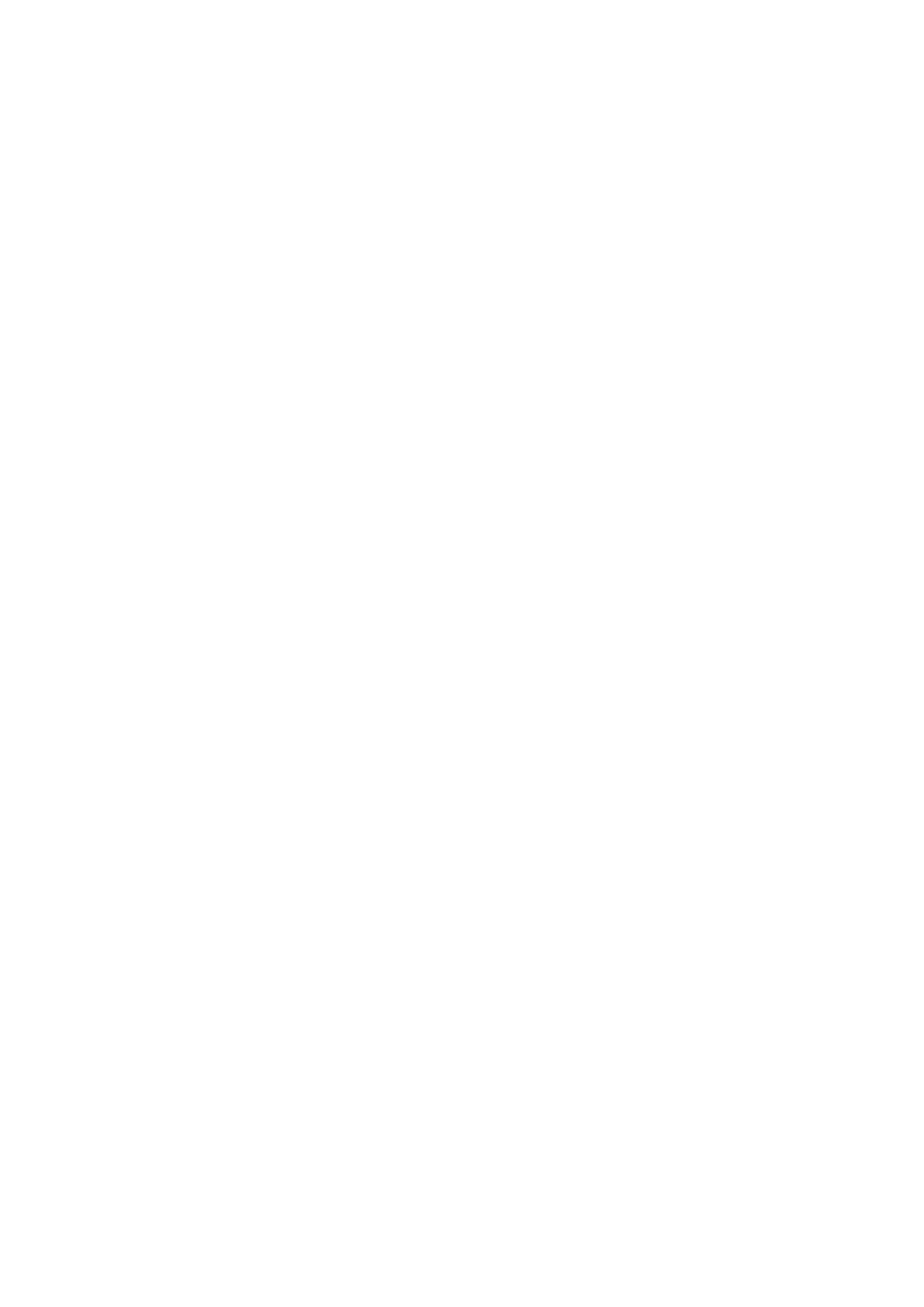Working Paper 258

## **Gender and forest tenure reform in Indonesia**

Mia Siscawati Graduate Program on Gender Studies, School of Strategic and Global Studies, University of Indonesia

Center for International Forestry Research (CIFOR)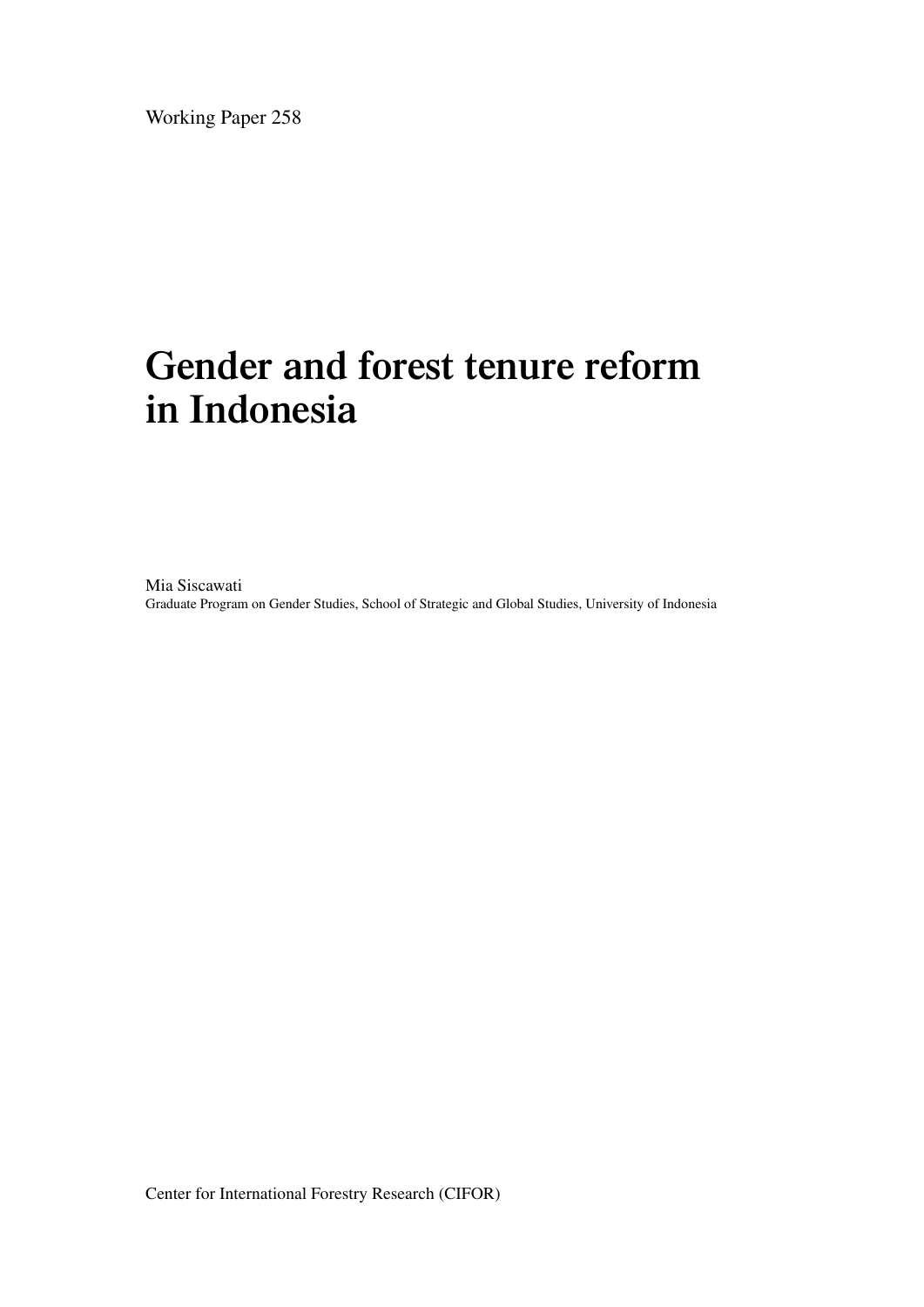Working Paper 258

© 2020 Center for International Forestry Research



Content in this publication is licensed under a Creative Commons Attribution 4.0 International (CC BY 4.0), http://creativecommons.org/licenses/by/4.0/

DOI: 10.17528/cifor/007572

Siscawati M. 2020. *Gender and forest tenure reform in Indonesia.* Working Paper 258. Bogor, Indonesia: CIFOR.

CIFOR Jl. CIFOR, Situ Gede Bogor Barat 16115 Indonesia

T +62 (251) 8622-622 F +62 (251) 8622-100 E cifor@cgiar.org

#### **cifor.org**

We would like to thank all funding partners who supported this research through their contributions to the CGIAR Fund. For a full list of CGIAR Fund Donors please see: http://www.cgiar.org/about-us/our-funders/

Any views expressed in this publication are those of the authors. They do not necessarily represent the views of CIFOR, the editors, the authors' institutions, the financial sponsors or the reviewers.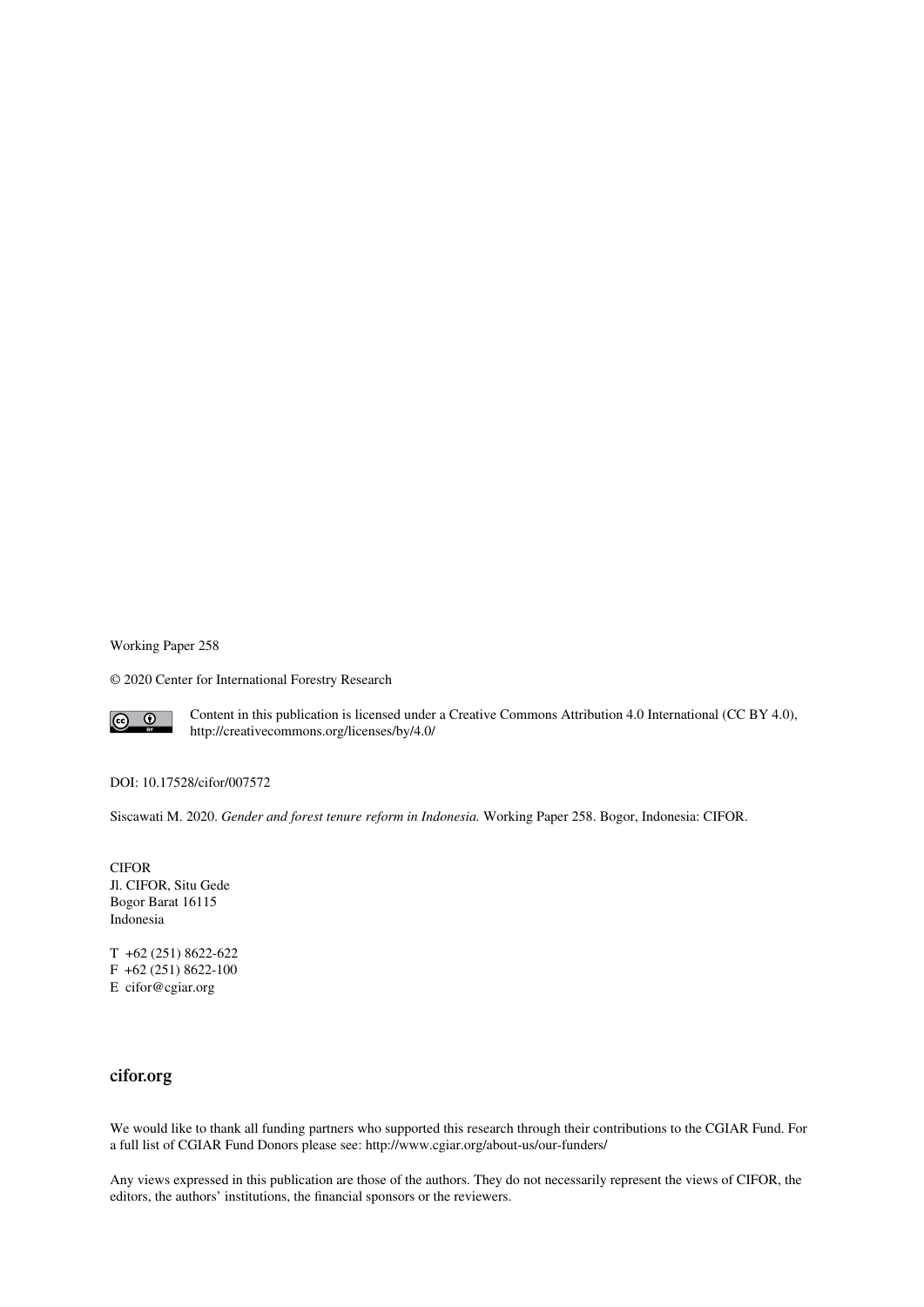## **Contents**

|   | Acknowledgments                                                                                                                                                                                                                                                                                                                                                 | iv                                    |
|---|-----------------------------------------------------------------------------------------------------------------------------------------------------------------------------------------------------------------------------------------------------------------------------------------------------------------------------------------------------------------|---------------------------------------|
|   | <b>Summary</b>                                                                                                                                                                                                                                                                                                                                                  | V                                     |
|   | 1 Introduction                                                                                                                                                                                                                                                                                                                                                  | 1                                     |
|   | 2 Forest tenure reform in Indonesia                                                                                                                                                                                                                                                                                                                             | 3                                     |
|   | 3 Conceptual framework for examining gender and forest tenure reform in Indonesia                                                                                                                                                                                                                                                                               | $\overline{\mathbf{r}}$               |
|   | 4 Macro scale of gender and forest tenure reform                                                                                                                                                                                                                                                                                                                | 6                                     |
| 5 | Meso scale of gender and forest tenure reform: National, provincial and district levels<br>5.1 National level<br>5.2 Provincial and district levels                                                                                                                                                                                                             | $\overline{7}$<br>$\overline{7}$<br>8 |
|   | 6 Micro scale of gender and forest tenure reform<br>Gendered daily economic roles of community-managed forest<br>6.1<br>Gendered demographic issues, forest tenure reform and the status of forest resources<br>6.2<br>6.3 Domestic roles and involvement in forest management<br>6.4 Intra-household dynamics<br>6.5 Gendered benefits and economic strategies | 11<br>11<br>11<br>11<br>12<br>13      |
|   | 7 Conclusion                                                                                                                                                                                                                                                                                                                                                    | 14                                    |
|   | References                                                                                                                                                                                                                                                                                                                                                      |                                       |

### **List of table**

#### **Table**

1 Framework for analyzing gender and forest tenure reform adapted from the 'gender box' developed by Colfer (2013) 4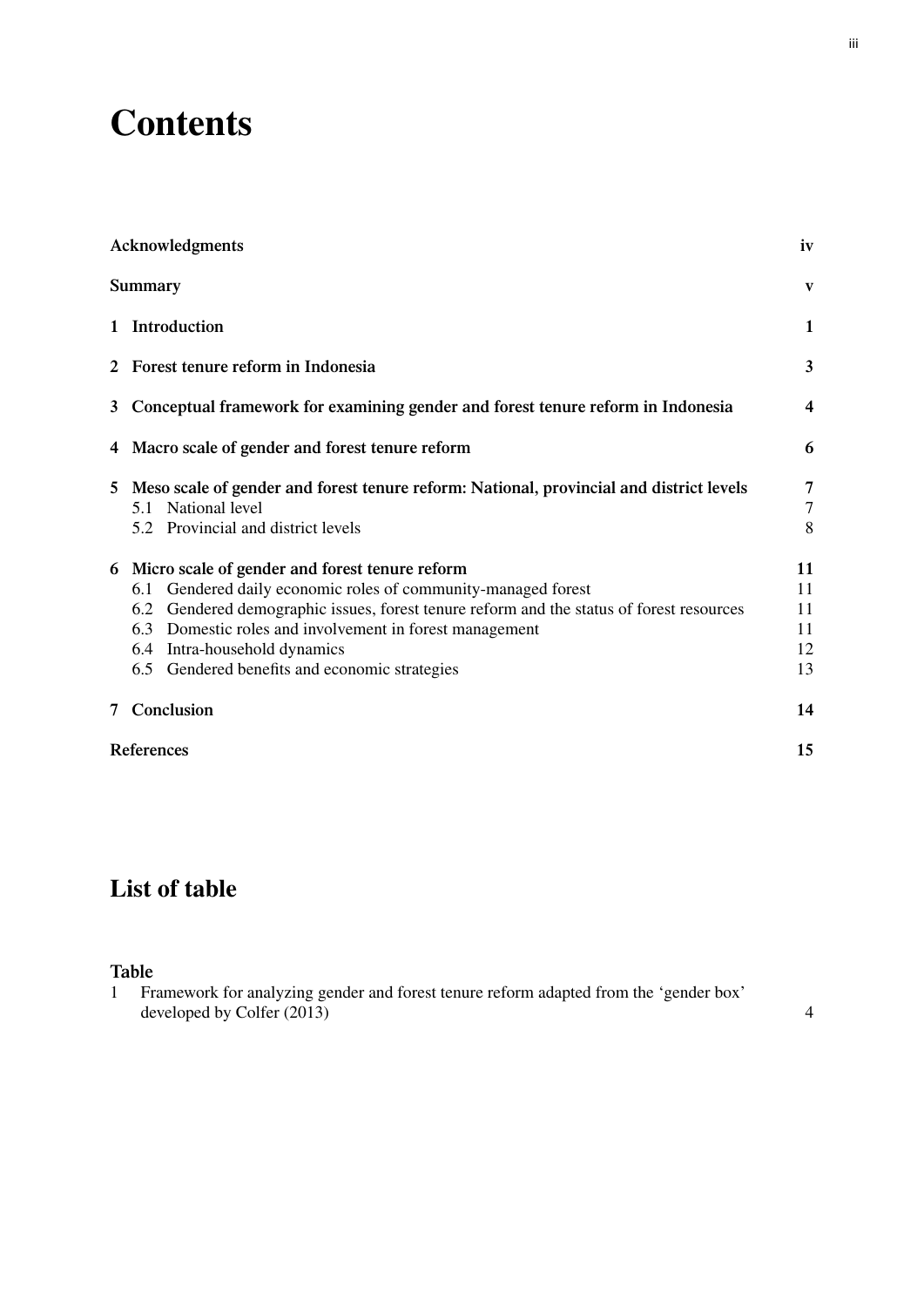### <span id="page-5-0"></span>**Acknowledgments**

CIFOR's 'Global Comparative Study on Forest Tenure Reform' is funded by the European Commission and the Global Environmental Facility (GEF) with technical support from the International Fund for Agricultural Development (IFAD) and the United Nations Organization for Food and Agriculture (FAO). We would like to thank FAO for helpful reviews and comments on an earlier version. This study forms part of the Program on Policies, Institutions and Markets (PIM), led by the International Food Policy Research Institute (IFPRI); and the CGIAR Research Program on Forest, Trees and Agroforestry (FTA), led by CIFOR. This report has not gone through standard peer-review procedures. The opinions expressed here represent the analysis of the authors and do not necessarily reflect the views of IFPRI, CIFOR, CGIAR or the financial sponsors.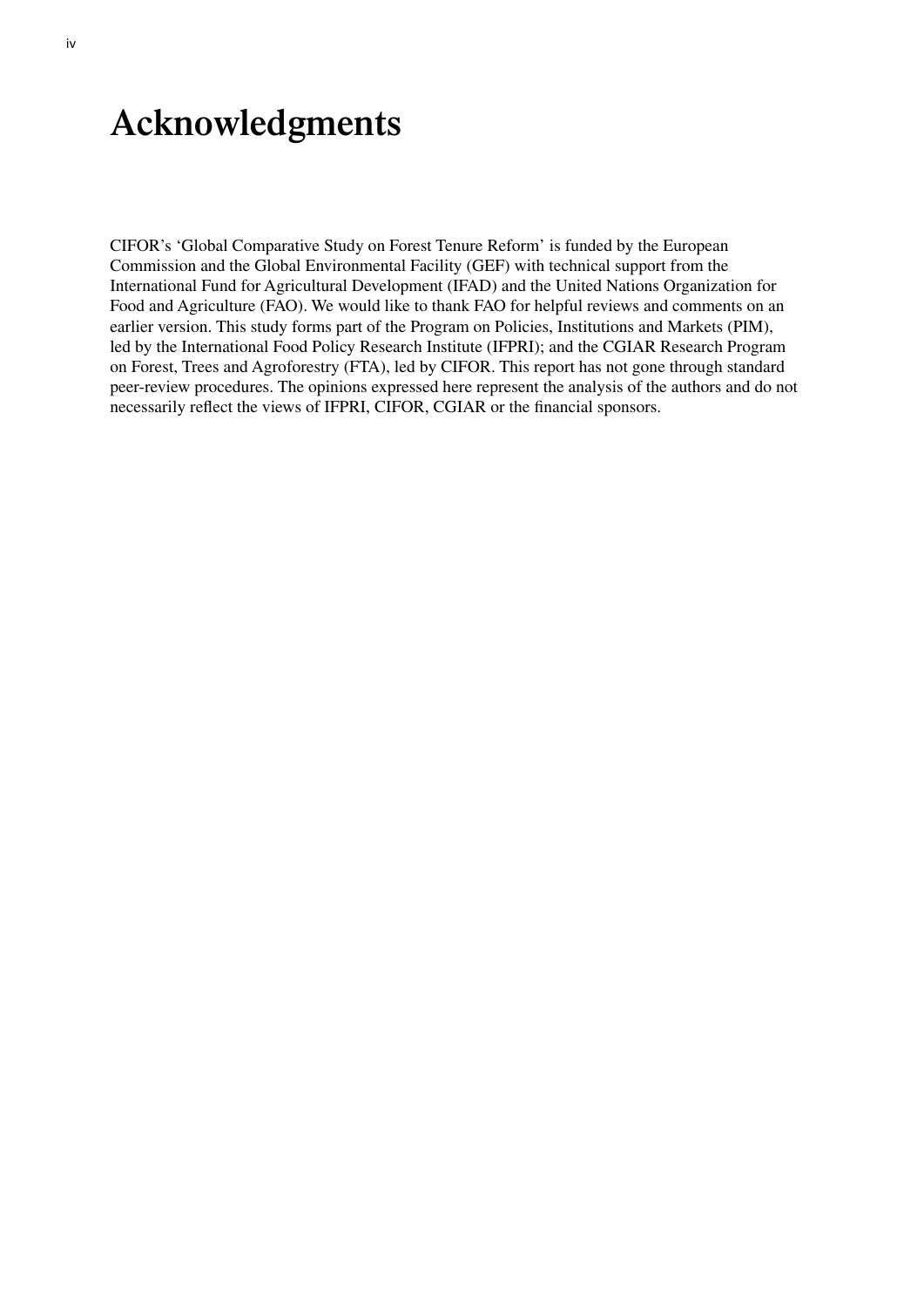### <span id="page-6-0"></span>**Summary**

This report considers the gender dimensions of forest tenure and forest tenure reform in Indonesia. Data were derived from CIFOR's research on forest tenure reform in Indonesia at the national and provincial levels, focusing on the provinces of Lampung and Maluku. Additional data were taken from training workshops on gender and community-based forest tenure reform held at these two sites.

The study shows that, at the macro scale, the gender dimension of forest tenure reform is marked by the intersection of global efforts toward gender equality and women's empowerment with the development of equitable and sustainable forest resources through forest tenure reform.

At the national level, policies on gender equality and women's empowerment have contributed to the development of gender mainstreaming policies within the forestry sector. However, national forest tenure reform policies and programs still give little consideration to gender equality and women's empowerment.

The meso scale of provincial and district levels is marked by the implementation of gender-neutral national forest tenure reform policies and programs at landscape level.

In Lampung Province, two permits within social forestry schemes, namely *hutan kemasyarakatan* (HKm or community-managed forests) and *hutan tanaman rakyat* (HTR, community-based plantation forests), predominate. In contrast, *hutan adat* (customary forest) is more commonly found in Maluku Province. Local communities in Maluku Province are currently searching for a forest tenure reform scheme that best protects their tenurial rights to forest lands and resources.

At the micro scale, the case study of Lampung Province shows that the implementation of forest tenure reform schemes has not significantly changed gender norms. Nevertheless, women's participation in decision making at household and community level is gradually increasing, albeit in a limited way. Since the implementation of HKm permits, household income from secured forest lands has increased. This rise in income is slowly increasing the likelihood that girls will have higher education.

The application of forest tenure scheme(s) at micro scale in Lampung has made women feel safe and secure in managing the land, without fear of intervention by authorities. They are able to manage non-timber forest products and earn cash income to cover living expenses. They also contribute to sustainable forest management, replanting to preserve plants from extinction.

In addition, security of tenure rights appears to have led to a decrease in the number of men temporarily migrating in order to look for work or additional cash income. The presence of more adult men in the family has positively contributed to the utilization of the forest land under HKm permits, which has had a positive impact on the land and resources.

The case study of Maluku Province shows that the existing tradition of active participation of women in household and community decision making could contribute to the recognition and protection of their rights, and those of other marginal groups, over forest lands and resources.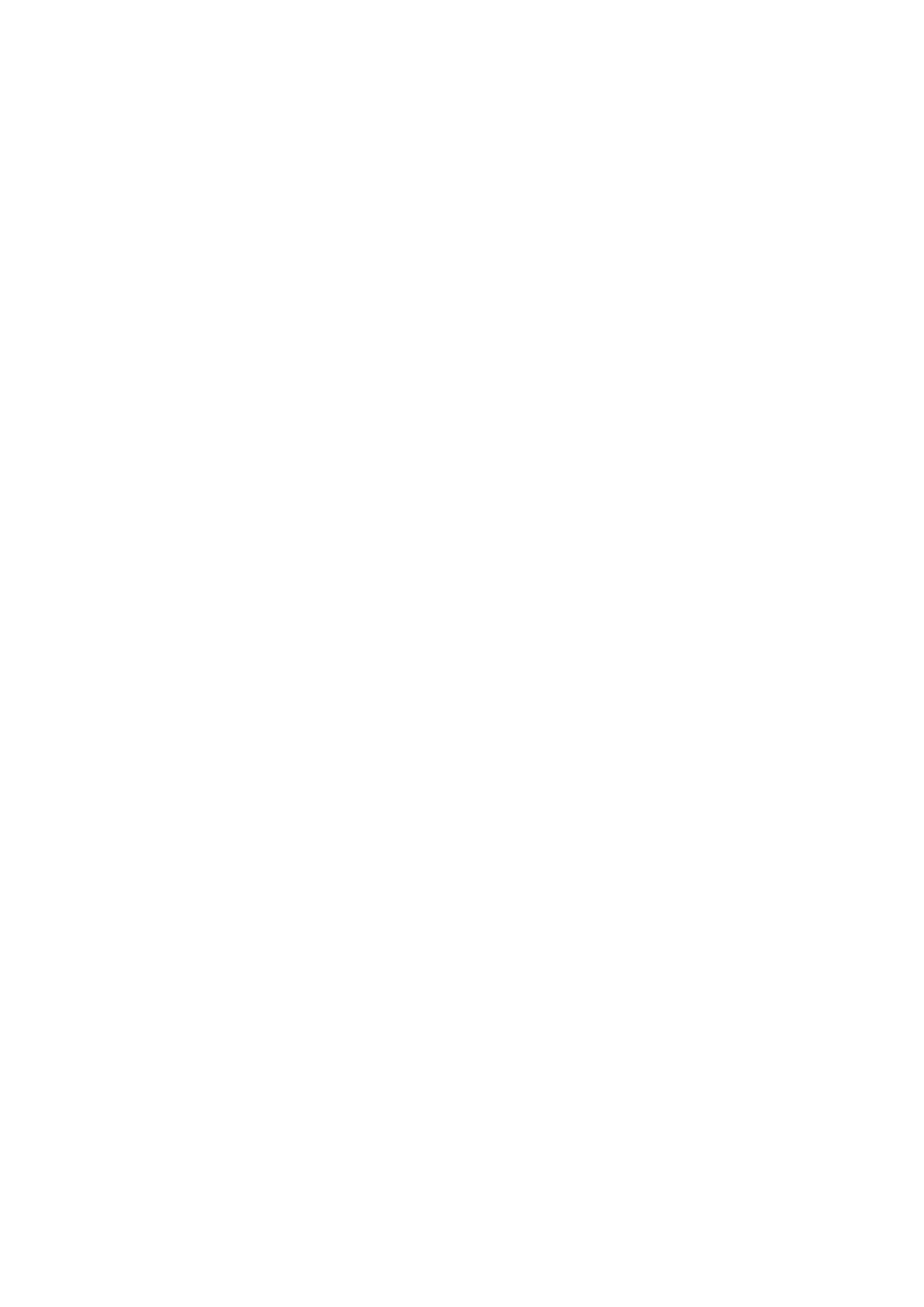## <span id="page-8-0"></span>**1 Introduction**

Tenure is a generic term linked to a variety of arrangements that regulate access to and use of certain resources. According to FAO (2006), tenure arrangements may involve "exclusive access (when only one person or group has access), or different types of access for different groups of people at different times." Land tenure issues have been examined and debated for many years: Henry Maine referred to it in works such as *Ancient Law* (1861) and *Village Communities in the East and West* (1871). Elinor Ostrom explored the concept of resource tenure through field studies on how people in small communities manage shared natural resources, such as pastures, fishing waters and forests. Her works, particularly *Governing the Commons* (1990) and 'Private and common property rights' (1999), have contributed to our understanding of resource tenure.

Forest tenure refers to ownership, tenancy and other arrangements for the use of the forest. It determines "who is allowed to use which resources, in what way, for how long and under what conditions, as well as who is entitled to transfer rights to others and how. Different rights may be shared or divided in a number of ways and among stakeholders, as are obligations and responsibilities associated with rights" (Larson 2012). This is closely linked with the concept of tenure rights to natural resources, which refer to the social relations and institutions governing access to and use of land and resources (von Benda Beckman et al. 2006). Resource tenure scholars have highlighted that, in some cases, trees could become subject to multiple tenure rights (Fortmann 1985; Fortmann and Bruce 1988).

Exploration of the dynamics of forest tenure and forest governance in Indonesia has focused mostly on contested processes between the State and forest-dwelling communities, particularly Indigenous Peoples, customary communities and other local communities. Many studies view 'community' as a homogenous entity and little consideration has been given to the way gender, class, ethnicity, religion and other socio-cultural aspects provide critical contributions to the formation of sub-groups within a 'People', as well as multiple identities of the members of each sub-group. Therefore, gender-based injustices in forest tenure and forest governance, as experienced mostly by women, have not been adequately addressed (Siscawati and Mahaningtyas 2012; Marcoes et al. 2015).

In Indonesia, most of the policy advocacy work on forest tenure and governance reform organized by civil society organizations has focused on how to resolve the conflict between customary forest tenure systems and the 'political forests' under state control (with their associated system of territorialization, zoning and management) and established under law. While this advocacy work seeks to change both the legal framework and its implementation, as well as address systems of conflict resolution, all too often the question of gender inequalities is neglected (Siscawati and Mahaningtyas 2012; Marcoes et al. 2015). As a consequence, forest-related policies and community-based forest resource management programs have done little to adopt a gender equality perspective. The gender dimensions of forestrelated conflicts are, however, discussed in the 'Special Report of the Results of the 2016 National Inquiry on the rights of Indigenous Peoples over customary territories located in the forest zone'1 (KOMNASHAM 2016).

This brief explores the gender dimension of forest tenure and forest tenure reform in Indonesia, resulting from CIFOR's research on forest tenure reform in Indonesia (Herawati *et al* 2017; Liswanti

<sup>1</sup> The need for a gender perspective was highlighted in the decision of the People's Consultative Assembly, the police regulation, Ministry of Agriculture, Ministry of Law and Human Rights, not only in handling natural resources disputes and conflicts but also to increase capacity of indigenous people.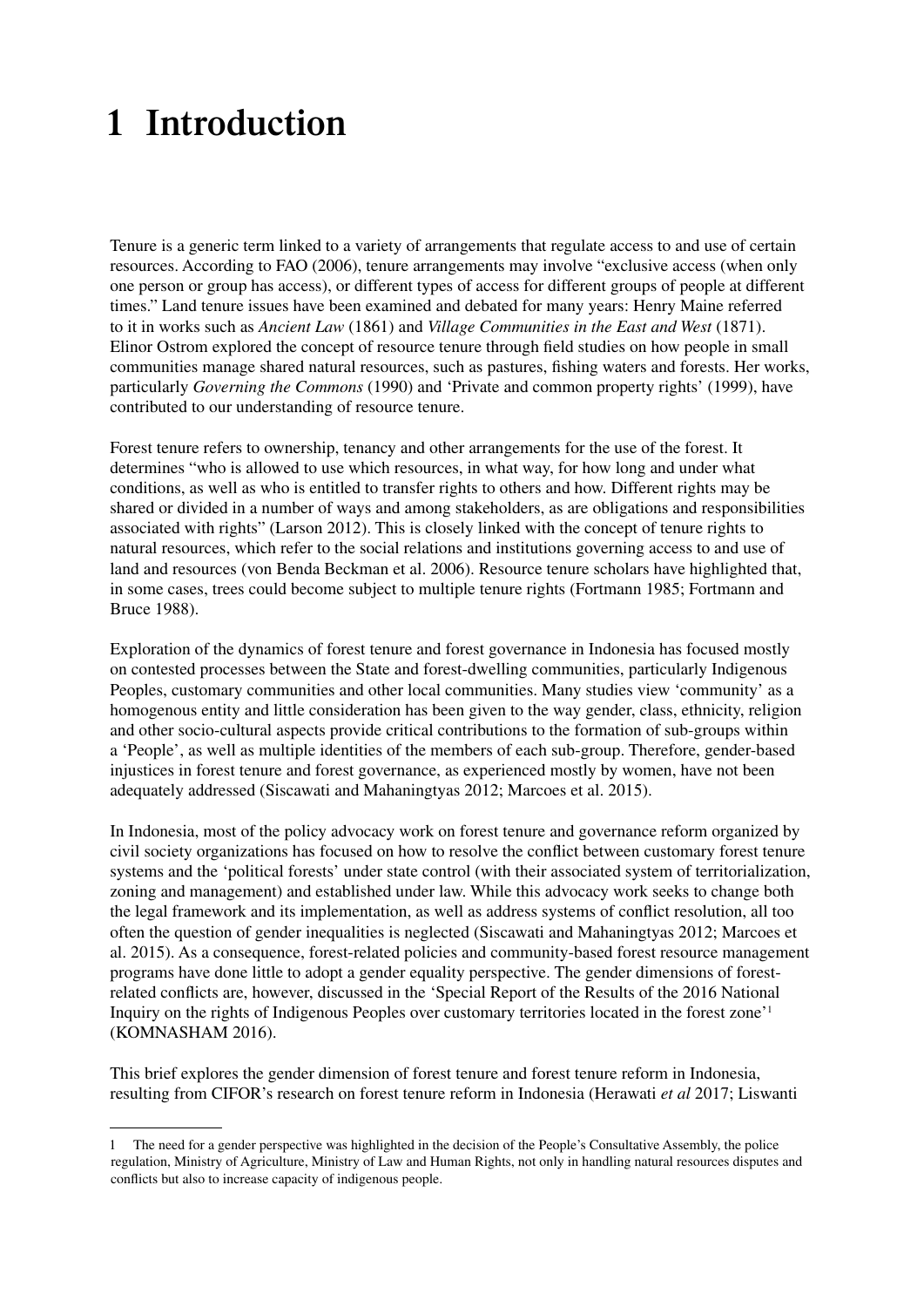*et al* 2017). The aim was to analyze the effect of different tenure reform types on the management and use of the forest by local communities and other actors. Research was conducted at the national, provincial and local levels, focusing on the provinces of Lampung and Maluku.2

Applying a mixed-method approach, the research combined different tools of quantitative and qualitative data collection. At the national level, legal and historical analysis of key regulations around reforms illustrated how reforms emerged. At the local level, semi-structured interviews, intra-household surveys and focus groups generated information and promoted the participation of local stakeholders in the discussion of the origins and nature of forest tenure reform outcomes. Data collection at the local level in Indonesia was carried out in 16 villages located in two provinces (Lampung and Maluku) in which forest resources are managed under different tenure regimes. Results for women, men, youth and adults were grouped separately to elicit the actual and perceived impacts of forest tenure reforms. Additional data for this brief is taken from training workshops on gender and community-based forest tenure reform held in both provinces.

<sup>2</sup> More information can be found on the project website:<https://www.cifor.org/gcs-tenure/>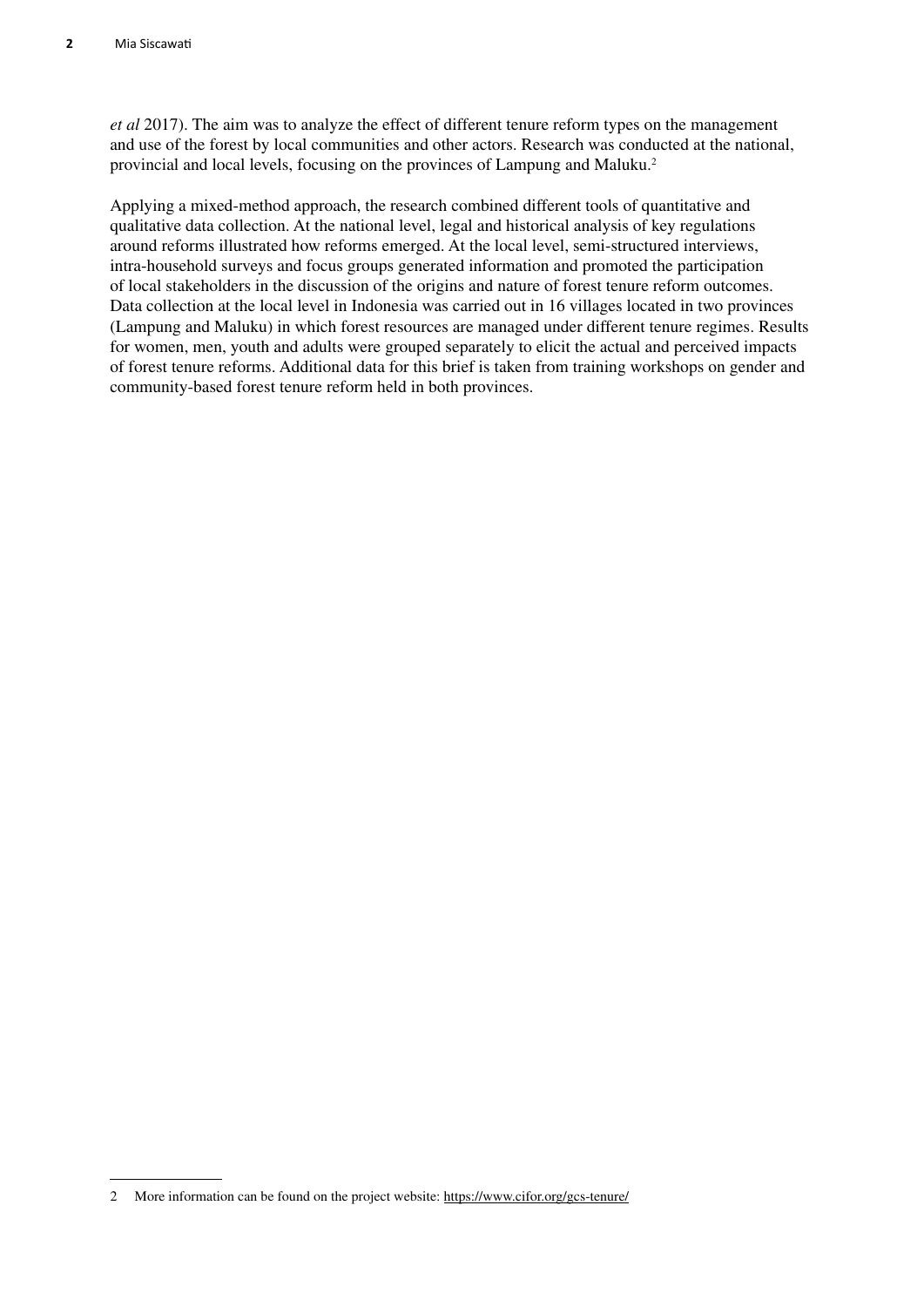## <span id="page-10-0"></span>**2 Forest tenure reform in Indonesia**

Indonesia began reforming forest tenure in the mid-1980s through dynamic, interactive, collaborative processes. Both state and non-state actors actively participated in these processes. Until the mid-1990s, forest tenure reforms in Indonesia were marked by the gradual involvement of local communities in the state-sponsored social forestry programs. Social forestry was not yet considered important, as timber-based forestry still dominated the way the government managed forest resources. Customary forest was also not legally recognized by the Basic Forestry Law No. 5 of 1967. The revision of this law into Forestry Law No. 41 of 1999 marked important changes. The revised law officially mentions customary forest (*hutan adat*). However, it still includes customary forest as state forest under the control of customary community (*masyarakat adat*). The law does not mention social forestry schemes in its main text, but two of the schemes, namely HKm (community-managed forest) and *hutan desa* (village forest), are mentioned briefly in the explanation part of the law. Nevertheless, the 1999 Forestry Law has served as a legal basis for the further development of social forestry schemes.

Since the establishment of the 1999 Law, the discourse of social forestry has been incorporated into regulations and programs. However, social forestry schemes have not been effectively implemented in Indonesia for the following reasons: (a) the onerous process of obtaining a permit; (b) a lack of direction and motivation of staff within implementing agencies to effect social forestry; (c) limited capacity and resources of both communities and implementing agencies to comply with the technical requirements to process permits; and (d) macro-level economic prioritization of extractive activities that concentrate benefits in the corporate sector. Moreover, both the design and the implementation the social forestry schemes in Indonesia have not adopted a gender perspective. Women of various social groups and marginal members within communities have been largely left out (Siscawati et al. 2017).

Apart from the development of the social forestry schemes, key actors of the Indigenous Peoples movement in Indonesia represented by the Alliance of Indigenous Peoples of the Archipelago (AMAN) submitted a judicial review of the 1999 Forestry Law to the Constitutional Court in November 2012, heard as Case No. 35/2012. The main substance of the review was that some articles of the law violate the constitutional rights of Indigenous Peoples. In May 2013, the court ruled that land and forests within customary territories was no longer state land and forests. Moreover, the ruling made Indigenous Peoples the legal subject and rights bearers of customary lands and resources (Rachman and Siscawati 2014, 2016). The result of this judicial review was considered a victory for Indigenous Peoples by AMAN and its members. Nevertheless, rural indigenous women have had limited representation and involvement in the struggles of *adat* communities in reclaiming their rights, including the rights over customary land and territories. In a period when Constitutional Court Ruling No. 35/PUU-X/2012 is referred to as a state policy that recognizes *adat* communities as right bearers, and as legal subjects of customary territory, *adat* women still do not receive full recognition from their own communities, social movements or the state (Siscawati 2014).

The Constitutional Court Decision was followed by at least four major implementation regulations: (a) Ministerial Regulation No. P.62/Menhut-II/2013 on the Changes of Ministerial Regulation No. P.44/Menhut-II/2012 on the Gazettment of Forest Areas, which recognizes customary communities; (b) Ministerial Regulation No. 10/2016 on Procedures and Modalities on Communal Land Rights by Indigenous Communities and Other Communities inside Specific Areas (ATR/BPN), which contains the substance of reviving communal/collective rights; (c) Ministerial Regulation No. P.32/Menlhk-Setjen/2015 on Forest Rights (KLHK), which contains the substance of reviving customary forest; and (d) Ministerial Regulation No. P.83/Menlhk/Setjen/Kum.1/10/2016 on Social Forestry, which contains the substance of inclusion of *adat* forest into the social forestry scheme.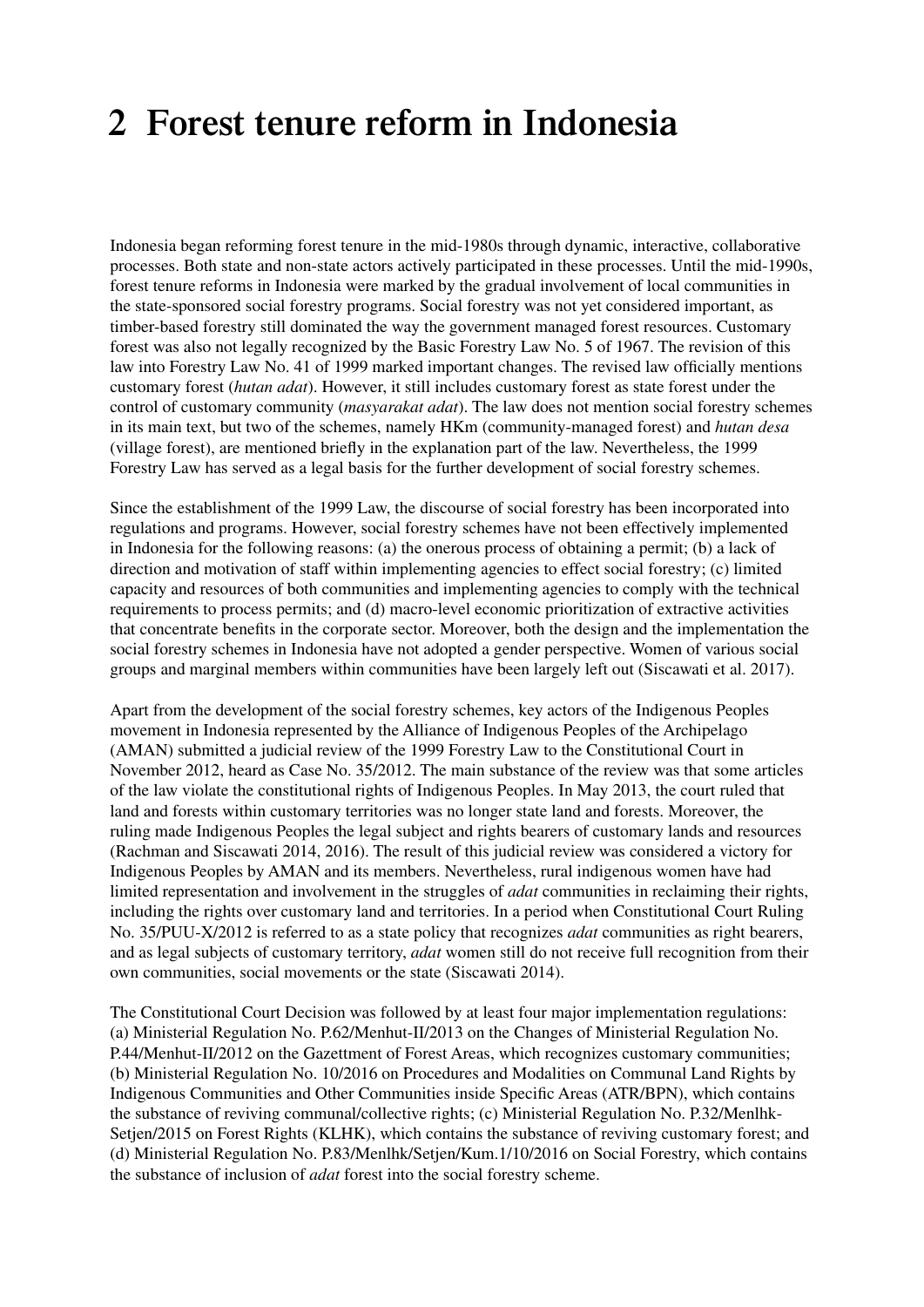## <span id="page-11-0"></span>**3 Conceptual framework for examining gender and forest tenure reform in Indonesia**

In examining gender, forest tenure and forest tenure reform at CIFOR's project sites in Lampung and Maluku, I apply Carol Colfer's conceptual approach, 'the gender box', which is a framework for analyzing gender roles in forest management. Colfer (2013) states that the framework aims "to examine and consider which of these forces—whether formal or informal—are affecting men and women in the areas where we work." The framework for analyzing gender roles in forest management examines issues at three different scales, macro, meso and micro, that affect how women and men use and manage forest resources and receive benefits (Colfer 2013).

The **macro scale** of this framework refers to broad, global 'rules' that affect people's interactions with forests. It includes policy and laws as well as less formal, but powerful, cultural, religious and 'modern' notions. The **meso scale** of the framework links to social patterns from landscape to national levels that influence people's behavior in relation to forests. The meso scale is "the most geographically diverse, ranging from formal administrative units (the state and below), to the supra community area inhabited by a particular ethnic, caste/class or religious group." At this scale, significant issues addressed include (a) land tenure and access to resources/assets; (b) norms about gender and age; (c) educational opportunities; and (d) changes from subsistence to cash economies. The **micro scale** refers to human behavior from household to village levels that affect forests and people's wellbeing. At the micro level, the literature highlights five broad clusters of issues: (a) economic roles; (b) local demographics; (c) domestic roles; (d) intra-household power dynamics; and (e) alternative paths for life-changing improvements (Colfer 2013).

To examine gender and forest tenure reform in Indonesia, I slightly modified Colfer's conceptual approach to develop a framework for analysis. In doing so, I considered the intersection of forest tenure reform and gender dimensions and dynamics at all three scales.

**Table 1. Framework for analyzing gender and forest tenure reform adapted from the 'gender box' developed by Colfer (2013)**

- **I. Macro scale: Broad-based, global 'rules' related to forest tenure reform that affect people's interactions with forests**
	- A. Are there formal global laws and policies on forest tenure reform that affect local people and forests? How?
	- B. What religious traditions, narratives of modernity or equity, or other less formal, global intellectual forces, linked to forest tenure reform, affect local people and forests?
- **II. Meso scale: Social patterns related to forest tenure reform from landscape to national levels that influence people's gendered behavior in relation to forests**
	- A. How is the gender dimension adopted in national, provincial and district level on forest tenure reform policies and programs? How is gendered access to resources in the forest tenure reform scheme implemented?

*continued on next page*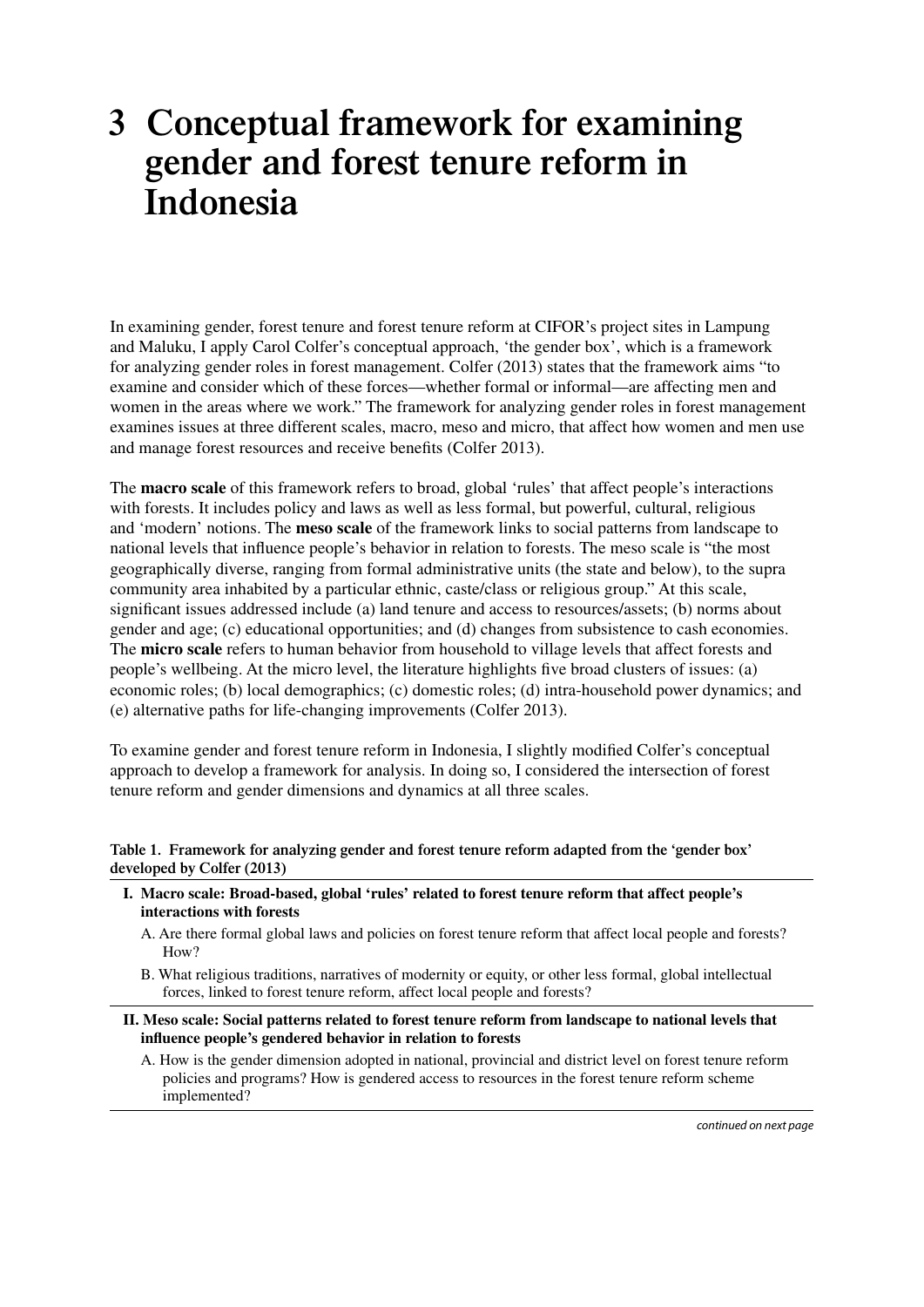#### **Table 1.** Continued

- B. How do forest tenure reform policies, programs and schemes affect gendered norms of people's behavior in terms of their interactions with trees and forests (e.g. masculinity ideals, limited involvement of women, etc.)?
- C. How do forest tenure reform policies, programs and schemes contribute to gendered differences in access to education (both formal and informal) through increasing household income? How do they affect men, women and forest management differently?
- D. How important are forest tenure reform policies, programs and schemes in contributing cash to the regional system, and how has this affected men and women differently?

#### **III. Micro scale: Human behavior from household to village levels that are in line with forest tenure reform which affect forests and people's well being**

- A. How do the day-to-day economic roles of men and women differ—especially in terms of agriculture, forest products and livestock?
- B. What gendered demographic issues affect forests and people locally (e.g. migration, population changes, access to birth control)?
- C. What essential/valued domestic roles do men and women play, respectively (e.g. cooking, hygiene, child and elder care, health, fuel-wood collection) that affect their involvement in forests?
- D. What patterns are identifiable in intra-household power dynamics within the context of the implementation of forest tenure reform at village level? In what ways do the interests of men and women conflict or converge? Are there bargaining strategies used by each?
- E. What features (e.g. collective action, access to technology, distribution of benefits, time constraints/ conflicts) of locally available, alternative economic strategies are designed to enhance people's livelihoods, trees and forests within the context of the implementation of forest tenure reform at village level? How do these differentially affect men and women?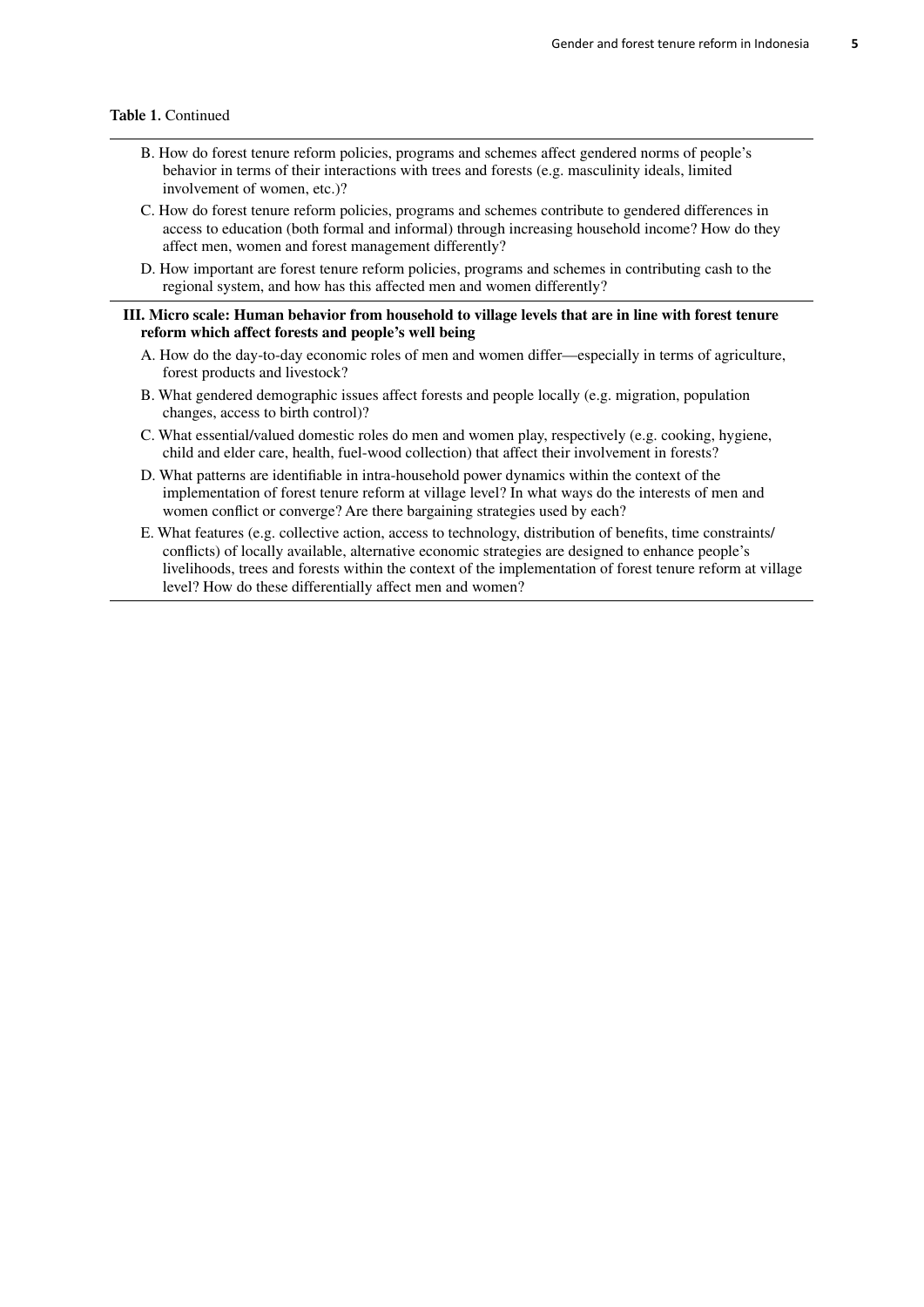## <span id="page-13-0"></span>**4 Macro scale of gender and forest tenure reform**

At the macro scale, the gender dimension of forest tenure reform is marked by the intersection of global efforts toward gender equality and women's empowerment and toward just and sustainable forest resources through forest tenure reform.

According to the Report of Rights and Resources Initiative (RRI) on women's rights to community forests (RRI 2017), "equal rights and opportunities for women are not only matters of justice and dignity." RRI continues, "When women and girls have equal rights in law and practice, their communities and countries also benefit. Indigenous and rural women make up more than half of the 2.5 billion people who customarily own and use the world's community lands, yet they have been largely absent from discussions of women's property rights and broader development agendas" (RRI 2017).

An influential convention on women's rights is the International Convention on the Elimination of All Forms of Discrimination Against Women (CEDAW). Proponents of gender equality and women's empowerment within forest governance have referred to this convention in the development of international policies on forest governance that include a gender equality and women's empowerment perspective. However, because CEDAW contains no reference to Indigenous women, the substance of CEDAW must be interpreted together with the United Nations Declaration on the Rights of Indigenous Peoples.

Another relevant international policy is Goal 5 of the Sustainable Development Goals (SDGs), which aims to "achieve gender equity and empower all women and girls." This goal includes equal rights to economic resources, ownership and control of land and other resources, and other aspects that directly challenge current relations of power through women's access to and control over assets (Bose et al. 2017). In other words, it aims to address structural and material dimensions of gender disparities. Moreover, the targets of the goal include full and effective participation for women and equal opportunities for leadership in multiple spheres. It also targets structural and cultural changes to support greater participation of women outside the household (Bose et al. 2017).

Goal 5 plays a significant role in the recognition and protection of women's rights to communal forests, agrarian land and resources in rural and indigenous territories. In Indonesia, Goal 5, among others that have gender dimensions, is being considered in the formulation of national and subnational policies and programs on development of natural resources, including those on forest lands and resources.

Lastly, the internationally endorsed Voluntary Guidelines on the Responsible Governance of Tenure (VGGT) provisions are also relevant here. VGGT calls for "Ensuring equal rights of women and men to enjoyment of all human rights, while acknowledging differences between them and taking specific measures aimed at accelerating equality [and] ensuring that women and girls have equal tenure rights and access to land, fisheries and forests independent of their civil and marital status" (FAO 2012).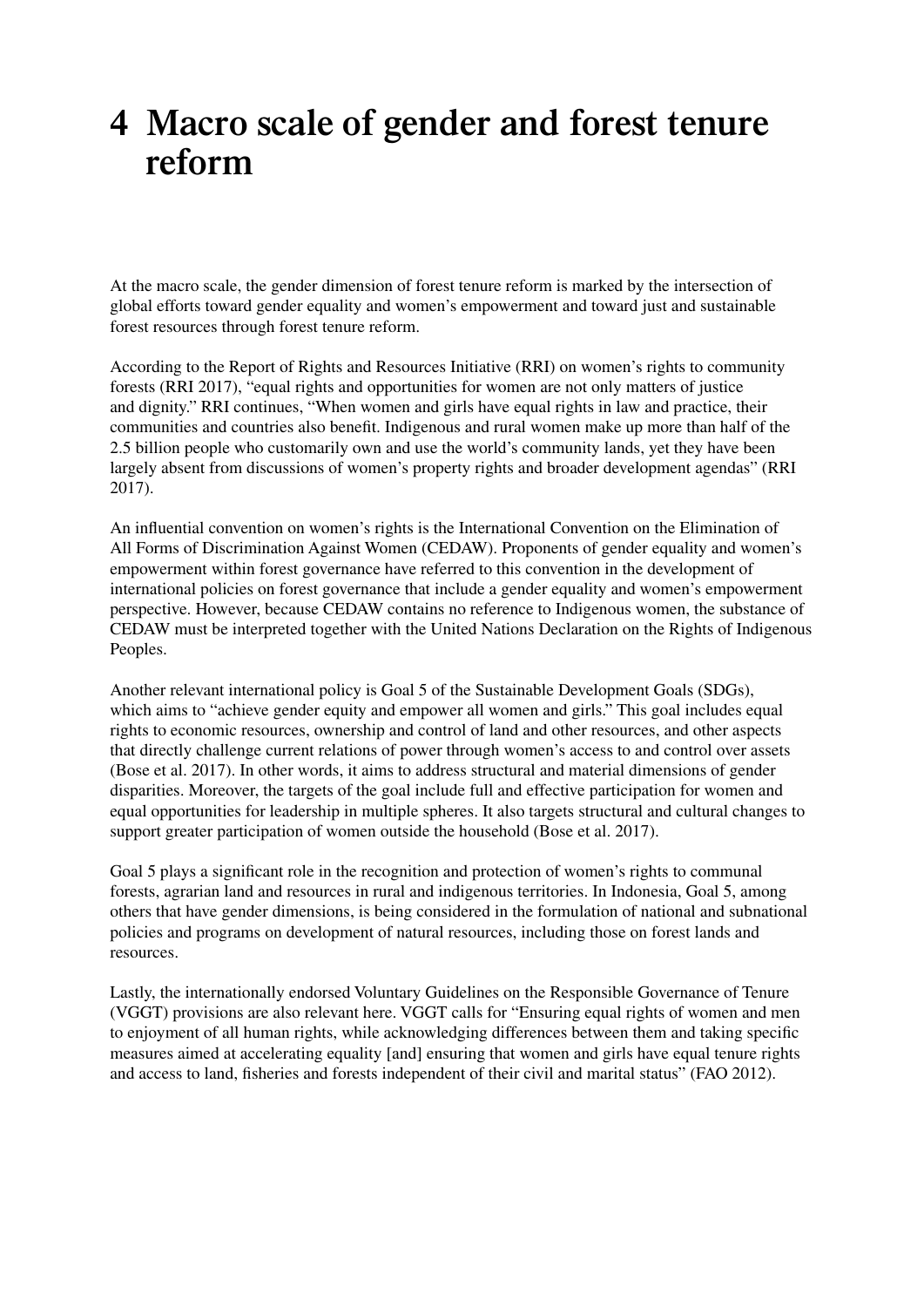## <span id="page-14-0"></span>**5 Meso scale of gender and forest tenure reform: National, provincial and district levels**

### **5.1 National level**

The gender dimension of forest tenure reform at the national level in Indonesia is marked by legal and policy frameworks for gender equality and women's empowerment and by the gender dimension of policies and programs on forest tenure reform.

#### **5.1.1 Legal and policy frameworks for gender equality and women's empowerment in Indonesia**

The 1945 Constitution of the Republic of Indonesia states, "all citizens have equal status before the law" (Article 27). Although it does not specifically distinguish between female and male citizens, it is one of the basic legal foundations for women's rights in Indonesia. In 2017, RRI published a report assessing 80 legal frameworks regulating indigenous and rural women's community forest rights in 30 developing countries. This covered 78 percent of the developing world's forests. The report highlighted that Indonesia is one of only two countries assessed that does not guarantee women equal protection under the constitution.

Indonesia has signed CEDAW, ratifying it in 1984. This means that Indonesia should implement Article 14 of CEDAW, which states that "State Parties shall take all appropriate measures to eliminate discrimination against women in rural areas [and] shall ensure to such women the right […] to have access to [...] and equal treatment in land and agrarian reform as well as in land resettlement schemes."

A new approach to state policies in all sectors based on gender equality was introduced in the 1999 Guidelines on State Policy (GBHN). This states that women are empowered by improving their role and status in national life through national policy implemented by institutions that work to achieve gender equality and justice. Under the leadership of President Abdurrahman Wahid, there was a significant move toward gender equality and women's empowerment. A major outcome of his leadership was the National Plan of Action to Empower Women, running from 2000 to 2004. Presidential Instruction No. 9/2000 was enacted, stating that all ministries and all government agencies, including district and provincial offices, were to conduct gender mainstreaming by enacting ministerial and government regulations that consider gender equality and women's empowerment. This Decree was followed by gender-awareness and capacity-building programs for top officials in ministries and all government agencies.

The 1999 Presidential Instruction also applies at the subnational level (provincial and district levels). Under the guidance of the Ministry of Home Affairs, government agencies down to the district level are obliged to mainstream gender in regional development plans. The Ministry of Women's Empowerment and Child Protection is the government agency in charge to provide technical assistance to other ministries on gender mainstreaming.

The process of gender mainstreaming, however, did not gain momentum until the introduction of Gender Responsive Budgeting (GRB). GRB was officially introduced through the Minister of Finance Regulation of 2009, followed by its incorporation into the budgeting system in seven pilot ministries.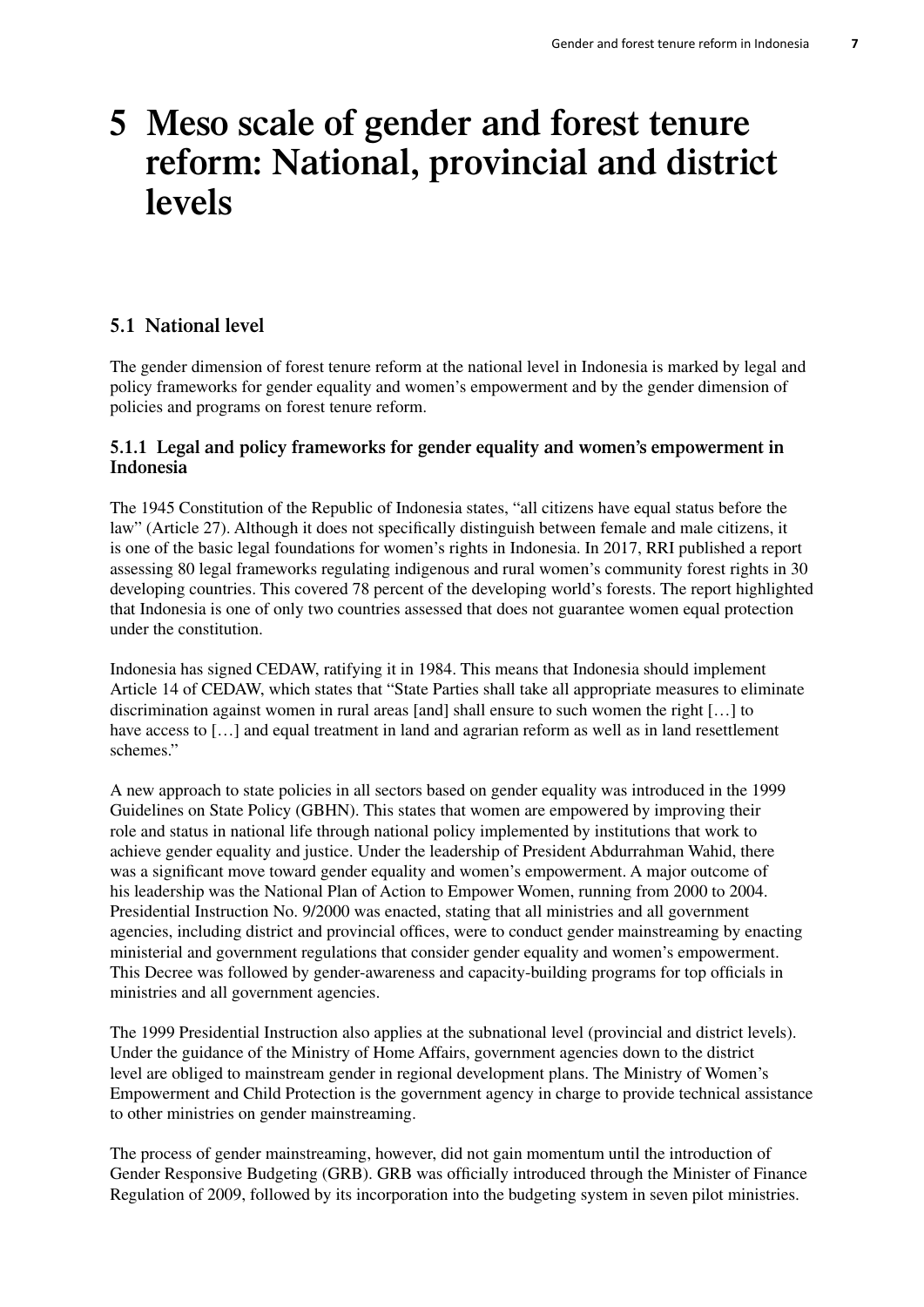<span id="page-15-0"></span>These seven ministries include four technical ministries (Ministries of Agriculture, Education, Health and Infrastructure), and three coordinating ministries (Ministries of Finance, Women's Empowerment and Child Protection, and the National Planning Agency). As a next step, other ministries and other state agencies are requested to submit Gender Budget Statements as an appendix to their annual work plan budget. These statements outline the gender inequalities or gaps to be addressed in their programs and activities, in accordance with the strategic planning document. The 2009 Regulation was followed by the Minister of Finance Regulation of 2012 on the Guidelines for the Preparation and Review of the Work Plan and Budget of State Ministries/Institutions, which also included the integration of gender in state ministries' budgets.

Presidential Regulation No. 2 of 2015 on the National Medium-Term Development Plan 2015–2019 stipulates that gender mainstreaming is one of the "Cross Cutting Issues" in national development. This regulation has also been used to establish performance indicators of each ministry, national state agency and local government for mainstreaming gender in development policies and programs at national, provincial, district and city levels.

#### **5.1.2 Gender mainstreaming in forest-related policies**

Forest-related policies that were enacted prior to the year 2000 did not adopt gender equality principles. Specifically, Basic Forestry Law No. 5 of 1967, which was revised as Forestry Law No. 41 of 1999, did not consider the gender dimension of forest tenure and management of forest resources.

Gender mainstreaming in the forestry sector began a few years after the issuance of the Presidential Instruction on Gender Mainstreaming in 2000. It began with the Decree of the Minister of Forestry No. 528 in 2004 on the implementation of the guidance of gender mainstreaming in the development of forestry sector. The ministry then issued Ministerial Regulation P. 65/2011 dated October 11, 2011, on guidelines for gender-responsive planning and budgeting in the forestry sector as a follow up of the Decree of the Minister of Forestry No. 528 of 2004. This ministerial regulation emphasized that the development of the forestry sector in realizing national development should be "pro-poor, pro-jobs, and pro-environment." This approach has a strong gender dimension that needs to be addressed with further gender-related actions.

Both the Ministerial Decree No. 528/2004 and Ministerial Regulation P.65/2011 were revised in 2017 by the Ministerial Regulation P.31/2017 on the guidance of the implementation of gender mainstreaming in the environment and forestry sector.

### **5.2 Provincial and district levels**

The gender dimension of forest tenure reform at the provincial level in Indonesia is marked by its implications for gender norms and women's participation, its contribution to gendered access to education, and its contribution to the importance of cash income and gendered management of income.

#### **5.2.1 How forest tenure reform policies, programs and schemes affect gender norms and women's participation**

Local communities in CIFOR's research sites in Lampung and Maluku show certain similarities in gender norms. Women have a greater role in domestic/reproductive work. Where women also participate in livelihood strategies, gender roles are relatively balanced. Roles are also relatively balanced in social activities, where women participate in communal rituals and other community-level activities. Many women of all communities at the research sites participate in different organizations. These include the state-supported women's organization (PKK), women's religious groups and women farmers' groups.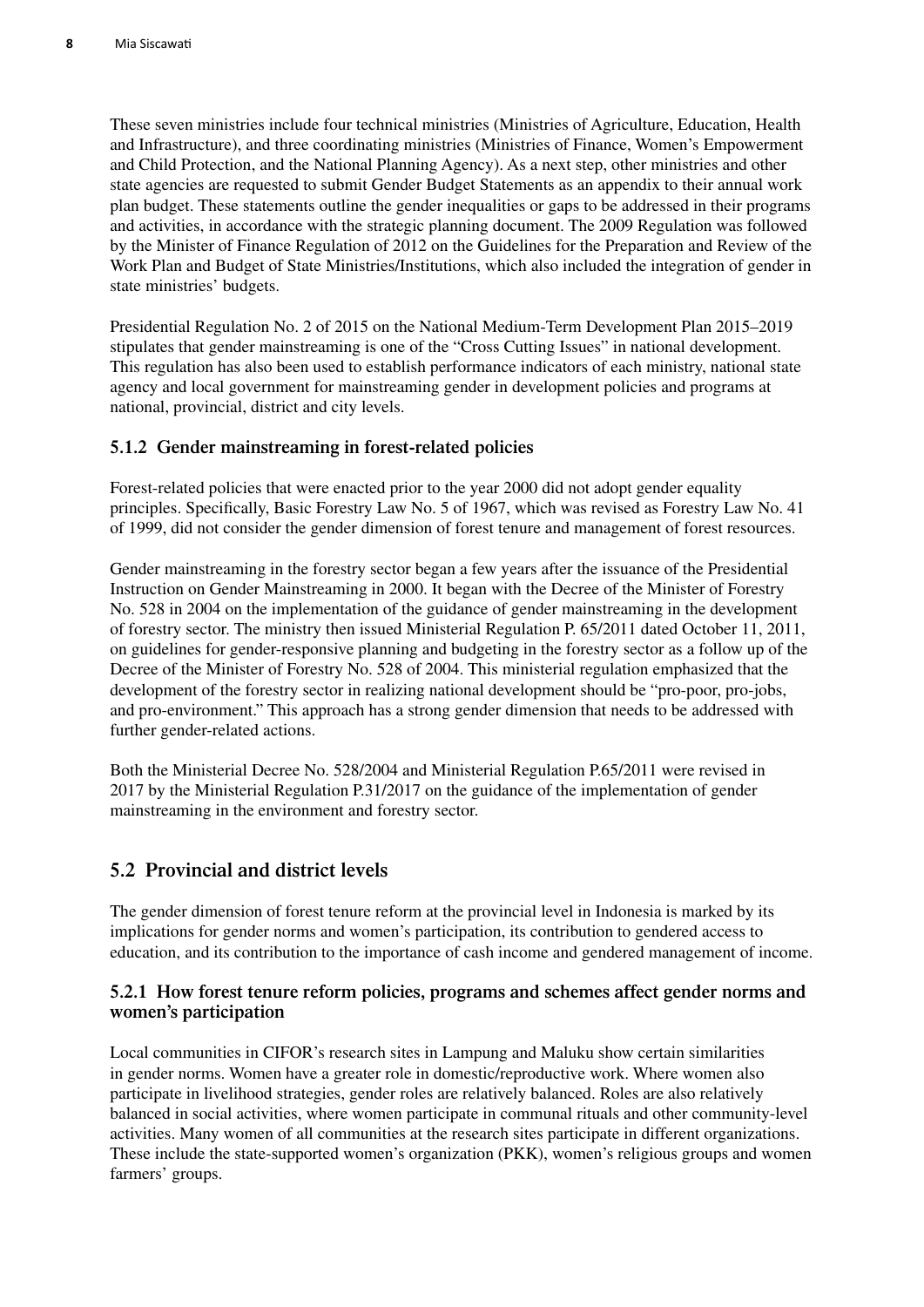In Lampung, however, women play less of a role in activities designed by village government or upper-level administrations (sub-district, district, and provincial governments). Moreover, women participate less than men in other decision-making process at community level. This is because community-level decision making forms part of village government or external institution meetings, which are held at times that women cannot attend due to their domestic duties. In many cases, the community-level decision-making process took place in evening meetings when socio-cultural norms prevent women from leaving their homes. Nevertheless, women in Lampung relatively actively participate in decision making at the household level.

In the case of Lampung Province, local gender norms mean men dominate the application process for HKm and HTR permits, two of several schemes for forest tenure reform implemented in this province. After the local communities formally received HKm and HTR permits, there was no significant change in gender norms. Women's participation in decision making at community level, particularly at the organizational level (within the HKm group) is still limited. Nevertheless, in areas where women have significant roles in taking care of products, such as coffee beans, harvested from HKm lands, women's participation at community level has gradually increased. Many women who are active in caring for coffee trees planted in HKm areas have joined several meetings organized by the HKm group. However, attendance at these meetings is still limited to key members of a group of female coffee farmers. This group is focused on marketing the coffee beans of its members.

In the case of Maluku Province, women are relatively more active in decision making at both household and community levels. As in Lampung, however, when it comes to the decision making conducted during formal meetings held by village government or upper-level administrations women's participation is relatively low. This is due to the time of the meetings (mostly in the evening), distance to the meeting locations and women's domestic roles.

Considering that communities in Maluku Province are still searching for the best forest tenure reform scheme, women's active participation in decision making at both household and community levels could be strategically utilized. Their voice should be heard in *adat* and local community discussions.

#### **5.2.2 How forest tenure reform policies, programs, and schemes contribute to gendered differences in access to education (both formal and informal)**

Information gathered during a training program on gender and forest tenure reform organized by CIFOR in both provinces in late 2017 revealed gendered access to formal education at the micro scale has been slowly increasing since the implementation of forest tenure reform schemes. This appears to relate to security of status of the land within the HKm scheme, which contributes to income security from land-based resources, including coffee beans, resulting in a gradual increase in women's overall level of education.

Moreover, female participants in CIFOR's training program in Lampung stated that after the issuance of the HKm permit the number of child marriages had decreased. These women stated that child marriage practices in the past were mostly influenced by a combination of socio-cultural norms, household economy and the education level of the girls. They explained that increased income from forest lands that were secured through the permit, and the increased education levels for girls (also influenced by the security of income from land-based resources) contributed to a reduction in child marriages.

Nevertheless, girls of certain social groups still face problems in terms of access to education. Families with limited income and capital required to manage productive lands still struggle to pay school fees. Girls from these families receive less parental support, as their parents need to spend more time working. They also lack understanding of the purpose of education. This means they have low interest in school and may even drop out.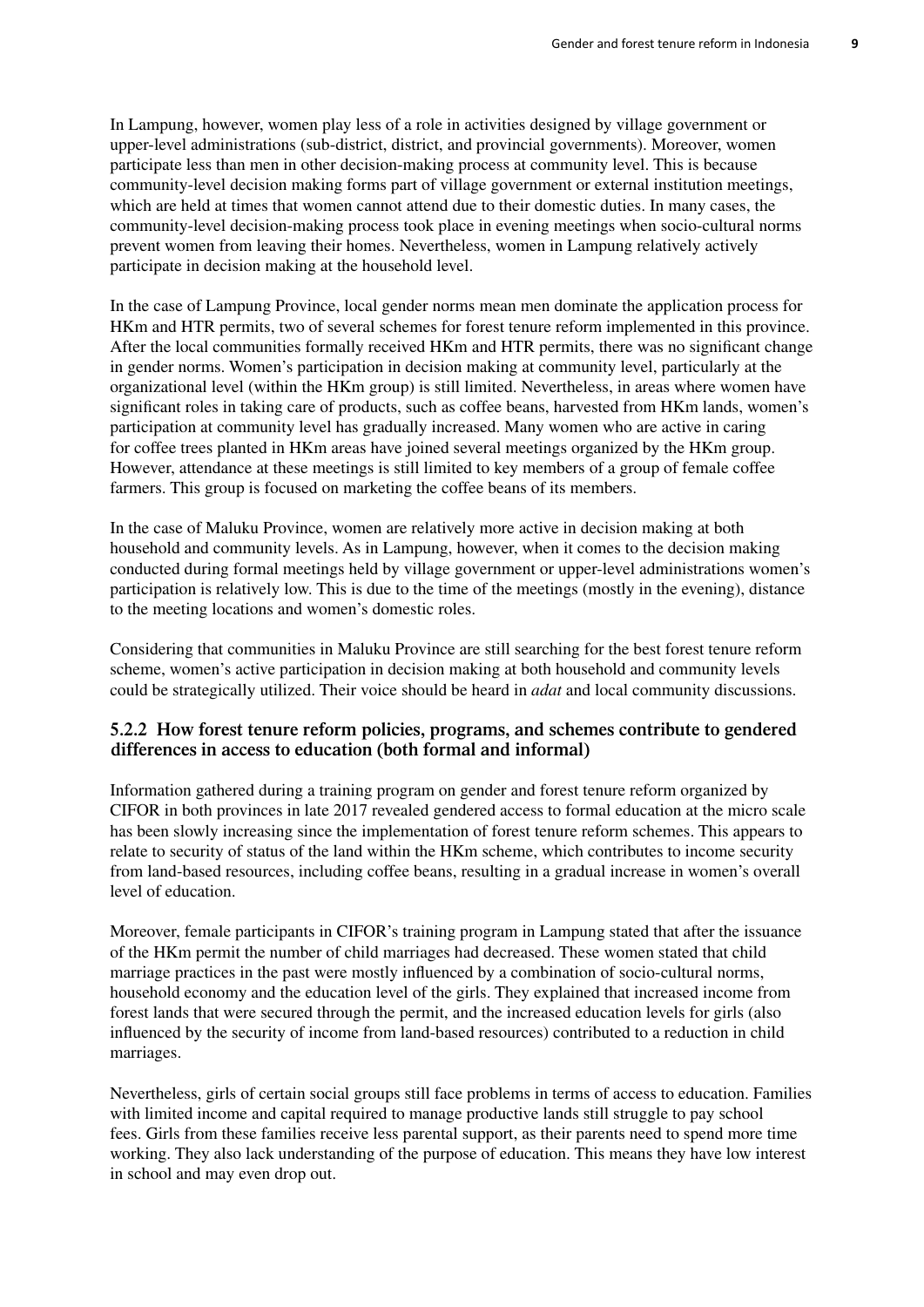After the local communities in Lampung received their formal permit, men of particular social groups, such as formal and informal leaders, who previously had access to informal education (mostly organized by non-governmental organizations) gained further access to this informal education. These men have received more opportunities to join training schemes on forest management and forest product utilization.

Women farmers involved in processing products from forest lands and resources that had been officially secured through forest tenure reform schemes have also gained increased access to informal education, including technical training on forest and agricultural products. Nevertheless, many other women farmers are reluctant to join. They feel that they are too old, and that their current capacities in managing their lands are sufficient. In addition, their time is limited due to domestic roles and the distance of training venue from their houses.

In Maluku Province, local community access to formal and informal education is relatively equal between men and women.

#### **5.2.3 How forest tenure reform policies, programs, and schemes contribute to the importance of cash income in the regional system and gendered management of income**

In Lampung, the implementation of forest tenure reform schemes has contributed to both secure and increase cash income. This is from the sale of products from forest lands under HKm permits, especially coffee beans. However, there is still inequality among households that manage forest lands under HKm or HTR permits. Some members of HKm group have produced forest and agricultural products that have high economic value. Others still have financial issues due to crop failure, very limited livelihood strategies, too many family dependents and limited time (mostly for women) due to heavy domestic roles.

In Maluku, forest lands and resources managed by local communities using customary systems not only provide for subsistence but also contribute to cash income. Once their forest tenure rights are secured through a suitable forest tenure reform scheme, the local communities hope that their cash income will increase.

Many families in Lampung and Maluku have developed gendered management of cash. Men generally sell the products from forest lands and give a portion of the cash to their wives for domestic needs. Many wives, however, never write down the household needs and detailed expenditures and most husbands never ask whether the money given each month is sufficient for everyday needs. Participants found discussions on cash management at household level particularly useful during CIFOR's training sessions on gender and forest tenure reform because: (a) they gave the male participants an idea of the complexity of managing household finances, usually handled by the wife or other female member of the household; (b) they showed male participants women's struggles to meet the daily needs during difficult times (crop failure due to drought, etc.); and (c) they encouraged participants to think about increasing productivity of their HKm lands in innovative and sustainable ways.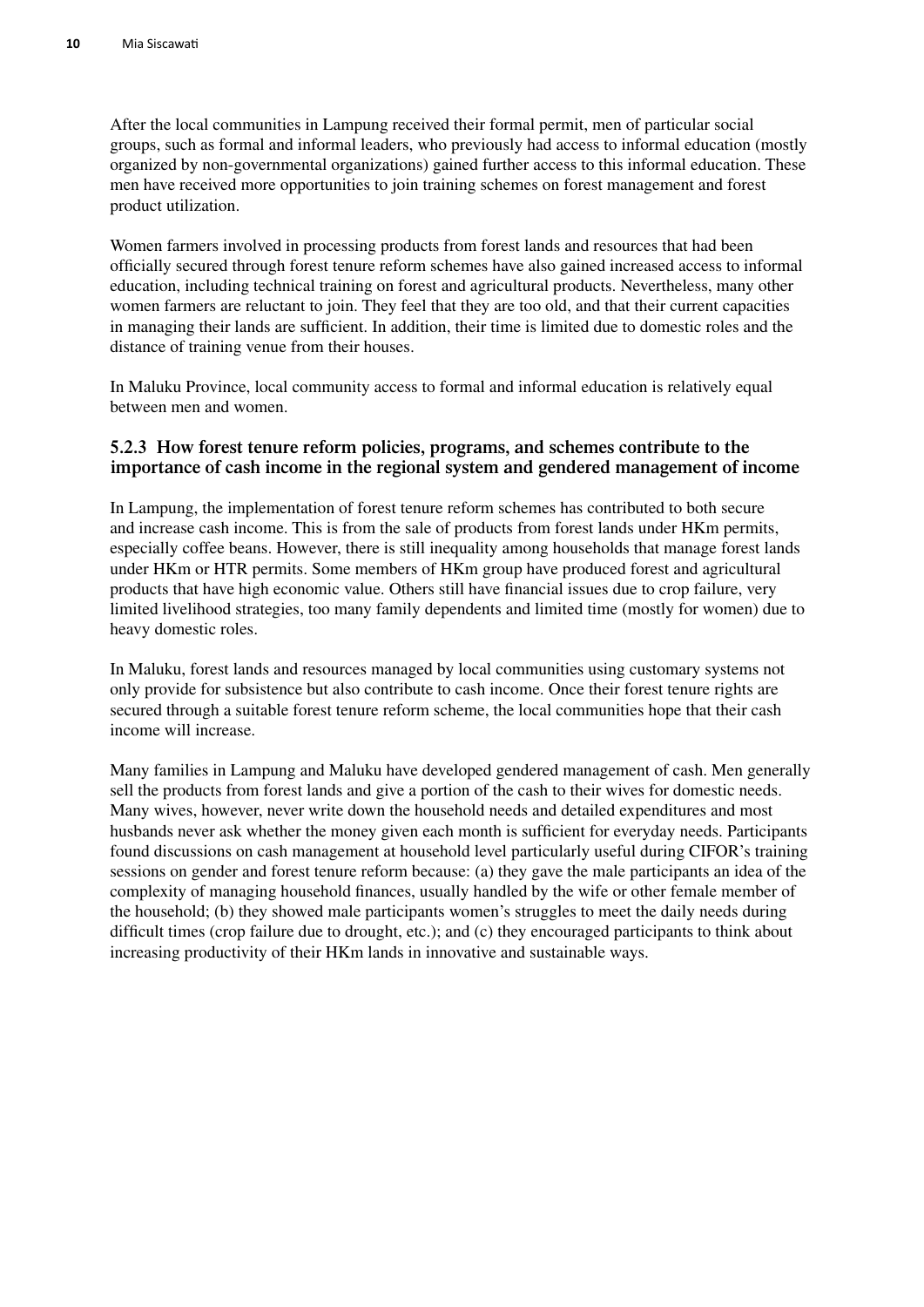## <span id="page-18-0"></span>**6 Micro scale of gender and forest tenure reform**

### **6.1 Gendered daily economic roles of community-managed forest**

The main question of this section refers to how the day-to-day economic roles of men and women differ—especially in terms of agriculture, forest products and livestock.

Women's daily work on productive lands linked to their economic roles, includes: (a) working in the rice fields (planting, spraying fertilizers and harvesting); (b) working in the garden (clearing the lands, weeding, removing shoots and unproductive branches, fertilizing, etc.); (c) harvesting coffee beans; (d) collectively processing coffee beans, cassava, palm sugar, banana, rice, sticky rice and handicrafts for souvenirs (these activities are usually conducted by the women farmers' group); and (e) taking care of the group stall, while packaging and marketing the products.

Men's work on productive lands linked to their economic roles, includes: (a) working in the garden (spraying chemicals to clear the land from grass and other weeds, taking care of the nursery, growing vegetables and other cash crops, and harvesting produce); (b) working in the rice fields (plowing, cultivating, harvesting, growing rice); (c) taking care of the animals (making and taking care of cages, and grazing and nurturing the animals).

#### **6.2 Gendered demographic issues, forest tenure reform and the status of forest resources**

Local communities in Lampung mentioned that the security of tenure rights of forest lands from their permits has contributed to a decrease in men's temporary migration for work or additional cash income. The presence of more adult men in the family has positively contributed to the utilization of the forest lands that the state allows to be managed (through forest tenure reform scheme(s)), which has had positive impacts for forest lands and resources. In addition, the presence of men has also positively contributed to better management of lands owned by the family (such as rice fields). Moreover, local women who participated in CIFOR's training on gender and community-based forest tenure reform stated that the presence of their husbands and adult male members of their family has allowed the women to share productive roles.

### **6.3 Domestic roles and involvement in forest management**

The main question in this section on the micro scale of gender and forest tenure reform refers to what essential/valued domestic roles men and women play, respectively (e.g. cooking, hygiene, child and elder care, health, fuel-wood collection) that affect their respective involvement in forests.

In Lampung, participants of CIFOR's training program on gender and community-based forest tenure reform shared that women's domestic roles include cooking, child care, taking care of their husbands (preparing their meals and clothes), sweeping and mopping floors, cleaning the house, cleaning the yard, washing and ironing clothes, and grocery shopping. Many women are helped by their daughters who are usually responsible for sweeping and mopping the floors, taking care of the yard, washing crockery and clothes, as well as ironing and cooking.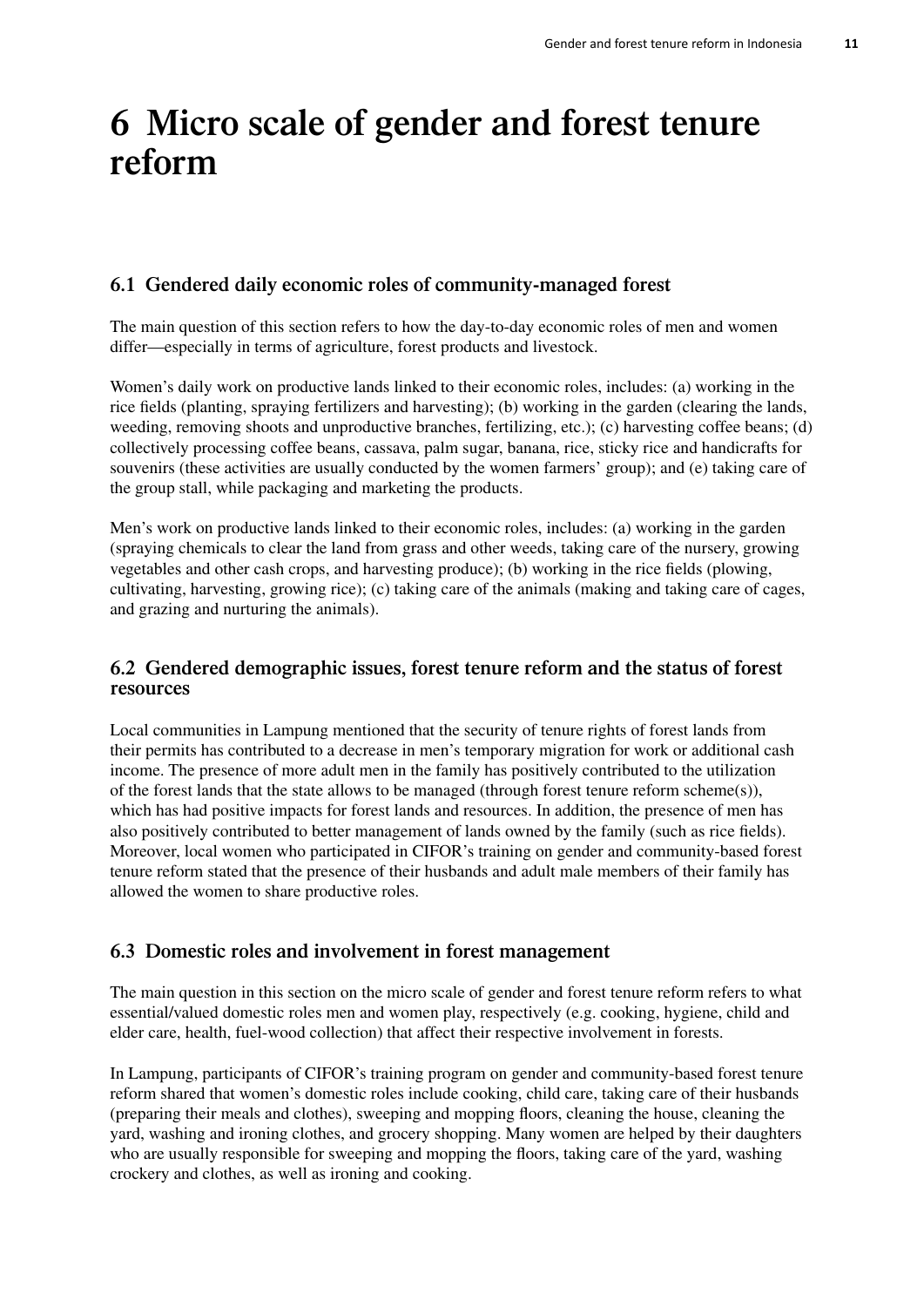<span id="page-19-0"></span>In addition to conducting domestic roles, the women in Lampung have social roles: attending weekly and monthly Quran recitation; attending activities organized by PKK, Posbindu (Elderly Posyandu); visiting the sick; and helping neighbors who are organizing weddings or other ceremonies.

Men's domestic roles are quite limited; only two activities, cleaning the house and washing their own clothes, were listed. The men are usually helped by their sons who participate in cleaning the house and watering plants in the yards.

Men's social roles include attending farmers' group activities, collective social work (*gotong royong*), participating in community-based monitoring of the village (*siskamling*) and attending formal meetings organized by village government.

The training participants identified that women and girls play a more dominant role in domestic duties, while also performing productive and social duties. In addition, women work longer during the day than men. Women have to get up early to prepare food, wash and clean the house. Girls also have to help their mothers.

Women's long list of domestic and social roles contributes to their limited productive role. In addition, women also have limited time to participate in other activities related to forest management, such as attending technical training and decision-making meetings.

The implementation of forest tenure reform schemes has not changed women's domestic and social roles. This relates to the previous discussion on gender norms in which forest tenure reform at micro scale has not contributed to any changes on gender norms. Nevertheless, the increase in girls' education, along with increasing income, after the issuance of the HKm permit, could contribute to changing gender norms in the future and would allow more women to actively participate in activities related to forest management.

### **6.4 Intra-household dynamics**

The main question for this section refers to patterns in intra-household power dynamics within the context of the implementation of forest tenure reform at village level. Secondary questions refer to what ways the interests of men and women conflict or converge, and whether each uses bargaining strategies.

For the case of Lampung, the intra-household dynamics within the context of forest tenure reform at village level are shown by the dynamics of relationships among household members of the forest farmers' groups (the HKm group and the HTR group) and women farmers' groups, whose main work is processing forest and agricultural products and marketing these products. Gender-based power relations enrich the relationships among members of these groups. They admitted that there is also conflict. In responding to this problem, traditional ways of resolving conflicts among individuals are applied, for example by involving prominent elder individuals (mostly men) to serve as conflict mediators. However, the groups have been trying to build mechanisms to address conflict among group members.

The implementation of forest tenure reform in Lampung, through HKm and HTR permits, has contributed in limited ways to positive changes in intra-household dynamics. The training sessions organized either by civil society organizations or government agencies, which aimed to strengthen farmers' capacities, have allowed the villagers to further develop their relationships in productive work on forest lands. Village-level meetings, facilitated by these institutions to prepare technical plans for forest management, have also contributed to more positive interactions among villagers.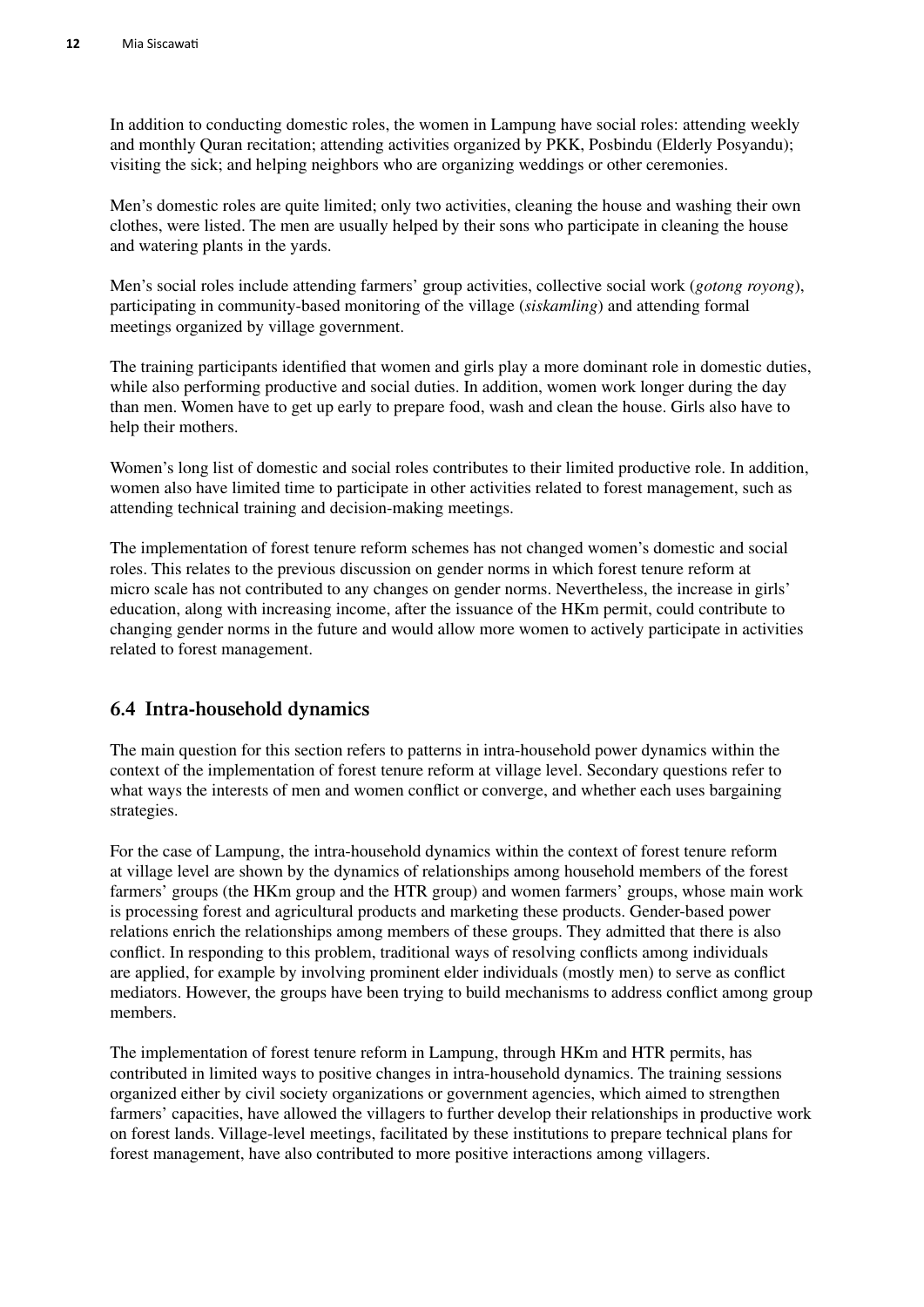#### <span id="page-20-0"></span>**6.5 Gendered benefits and economic strategies**

The application of forest tenure scheme(s) at micro scale in Lampung has the following benefits for women: (a) they feel safe and secure in managing the land because they have a license; (b) they are not afraid of being challenged by the authorities; (c) they can manage non-timber forest products and earn cash income that can be used to cover living expenses; and (d) they can preserve nature and the environment.

Men benefit in the following ways: (a) they have security in managing the land; (b) they do not need to leave the village to look for work; (c) they can develop alternative livelihood strategies; (d) they can manage the permitted area; (e) they can utilize forest products; (f) they have more understanding of social forestry schemes; and (g) they better understand the rules within the forestry sector.

Benefits of the application of forest tenure reform scheme(s) for the family are: (a) secure land for cultivation; (b) increased family income; (c) a healthy environment with clean air; (d) good harvests from the land; (e) improved assets that can be used to borrow money; and (f) more positive experiences in managing land.

Benefits of the application of tenure reform scheme(s) for farmers' groups (mixed men and women, but dominated by men) or a particular women's group include: (a) ability to cooperate and exchange opinions with members; (b) ability to socialize and exchange experiences with other groups; (c) open discussion of problems; (d) cooperation in managing the land to increase the group's cash income; (e) help to get seeds and support to borrow from the bank; (f) collective income from processing nontimber forest products; (g) legal permit for managing land in state forest; and (h) increased spirit of mutual cooperation among members of the group(s).

Women and men of different communities in the research areas have developed different livelihood strategies after the implementation of forest tenure reform schemes (for the case of Lampung) and prior to the selection of suitable of forest tenure scheme (for the case of Maluku). These include landbased strategies such as planting trees that have high economic value, such as coffee and fruit trees, on forest lands. In Lampung, these forest lands are part of HKm or HTR schemes and are 'secured lands'. In Maluku, the forest lands managed collectively by women and men of local communities are considered part of customary forests (*hutan adat*) and customary areas (*wilayah adat*). Some parts of these forest lands, however, are seen by the state as state forest lands.

In addition to managing forest lands, local women in CIFOR's research sites in Lampung and Maluku have established home-based businesses, such as producing processed food from agricultural products, and managing food stalls and small shops selling goods for basic needs. In managing these livelihood strategies, women and men of different communities apply a gendered division of labor that is relatively flexible. Nevertheless, there are some families that still face economic problems due to crop failures, an absence of alternative livelihoods and too many dependents to feed.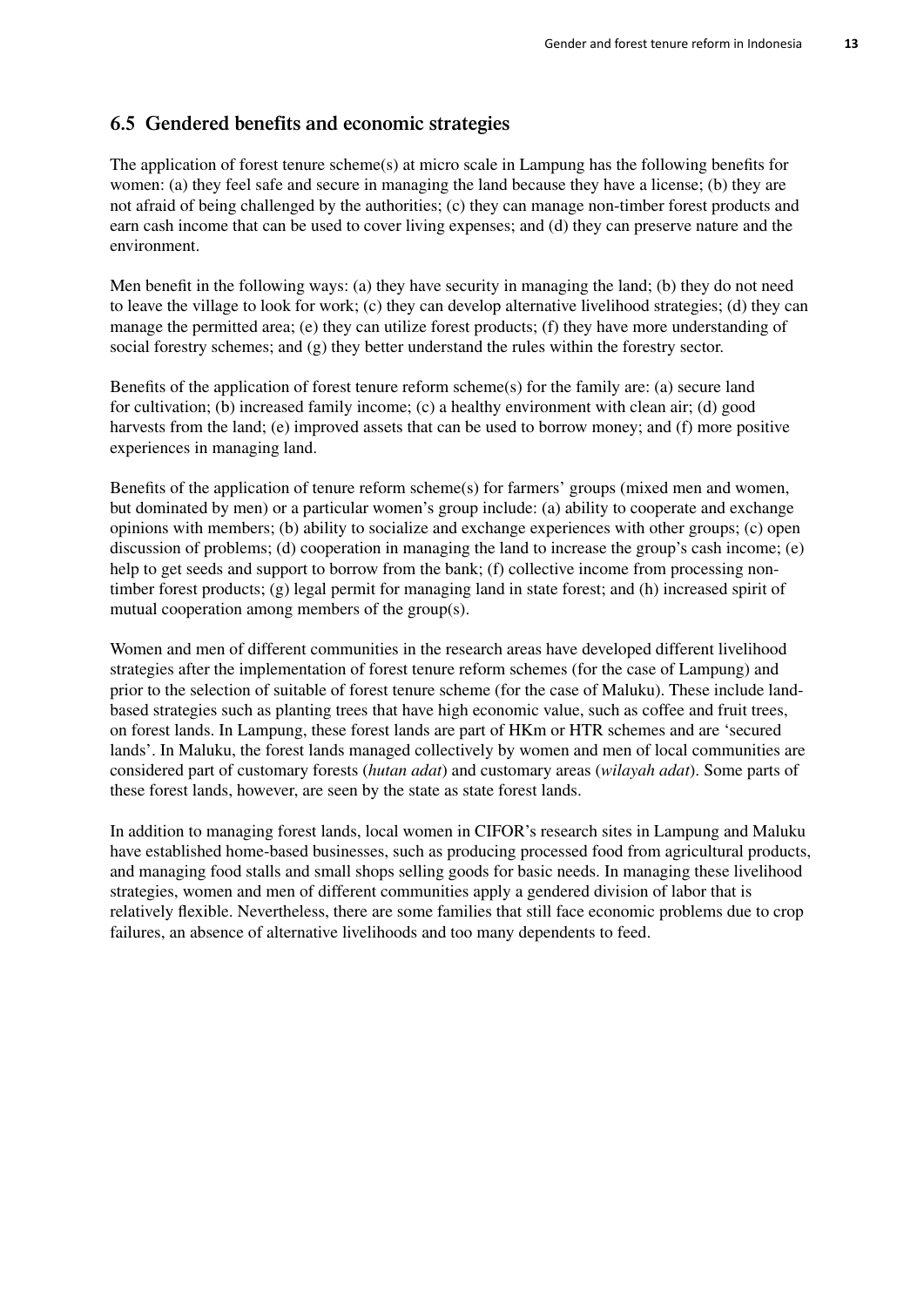## <span id="page-21-0"></span>**7 Conclusion**

Gender dimensions and dynamics within forest tenure reform policies at global level (macro scale) are marked by the intersection of global efforts toward gender equality and women's empowerment and toward just and sustainable forest resources through forest tenure reform. In addition to CEDAW, Goal 5 of SDGs and the VGGTs serve as critical references for the development of just and equitable forest tenure reform policies and initiatives at the national and subnational levels.

National policies on gender equality and women's empowerment in Indonesia, which are part of the meso scale of the framework, have contributed to the development of gender mainstreaming policies within the forestry sector. Nevertheless, national forest tenure reform policies, programs and schemes are still very limited in the adoption of gender equality and women's empowerment. Government agencies that are part of the development and implementation of forest tenure reform have not adequately applied gender equality and women's empowerment perspectives to daily activities.

The meso scale of the gender dimension of forest tenure reform that applies at the provincial and district levels is marked by the implementation of gender-neutral national forest tenure reform policies and programs at landscape level. Lampung Province has two permits within the national social forestry scheme, HKm and HTR, while in Maluku Province *hutan adat* is commonly found.

At the micro scale, the case study of Lampung Province shows that the implementation of forest tenure reform schemes has not significantly changed gender norms. Women's participation in decision making at household and community level is gradually increasing, although it is limited. Gendered access to education at the micro scale has slowly increased after the implementation of forest tenure reform schemes in Lampung. This relates to the increasing of income from forest lands that have been secured. The implementation of forest tenure reform through the issuance of HKm and HTR permits has also made women feel safe and secure in managing the land, they no longer fear authorities, can manage non-timber forest products, can earn cash income that can be used to cover living expenses, and can preserve the plants from extinction by replanting them. It has also decreased men's temporary migration for work or additional cash income. The presence of more adult men in the family has positively contributed to the utilization of the forest lands under the HKm permit, which is gradually bringing positive impacts for forest lands and resources.

In Maluku Province, where the local communities are still searching for the best scheme to legally protect their tenure rights to forest lands and resources, the existing tradition of active participation of women in decision making at household and community levels could contribute to the recognition and protection of the rights of women and other marginal groups with respect to forest lands and resources.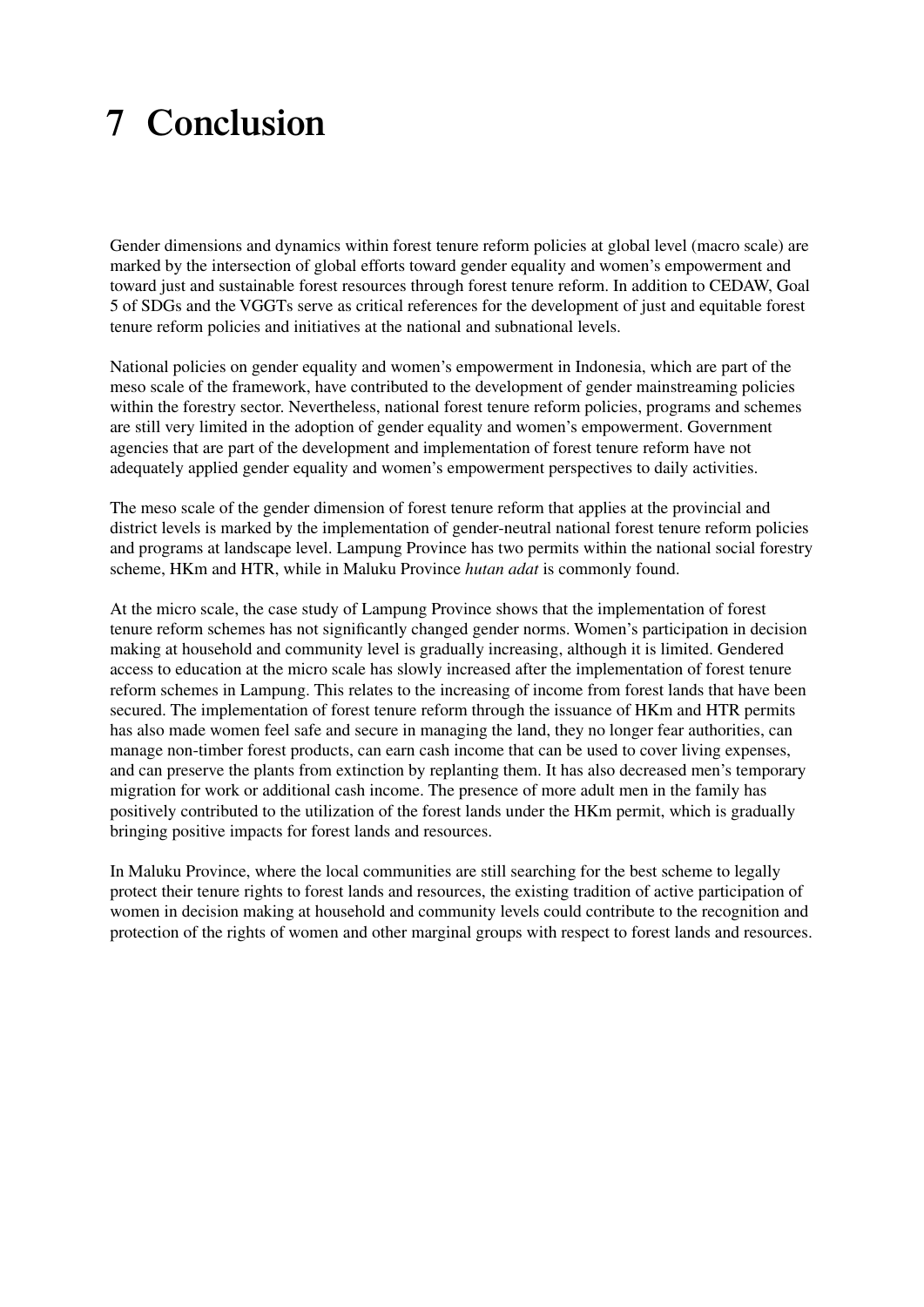### <span id="page-22-0"></span>**References**

- Bose P, Larson AM, Lastarria-Cornhiel S, Radel C, Schmink M, Schmook B, [Vázquez-Garcia V.](https://www.cifor.org/publication-author/vazquez-garcia-v/)  [2017. Women's rights to land and communal forest tenure: A way forward for research and policy](https://www.cifor.org/publication-author/vazquez-garcia-v/)  agenda in Latin America. *[Women's Studies International Forum](https://www.cifor.org/publication-author/vazquez-garcia-v/)* 65: 53–9.
- Colfer CJP. 2013. *The Gender Box: A framework for analyzing gender roles in forest management.* Occasional Paper 82. CIFOR: Bogor, Indonesia.
- [FAO] Food and Agriculture Organization. 2012. *Voluntary Guidelines on the Responsible Governance of Tenure of Land, Fisheries and Forests in the Context of National Food Security.* FAO: Rome.
- [FAO] Food and Agriculture Organization. 2006. *Understanding forest tenure in South and Southeast Asia*. Forestry Policy and Institutions Working Paper No. 14. FAO: Rome.
- Fortmann L. 1985. The tree tenure factor in agroforestry with particular reference to Africa. *Agroforestry Systems* 2:229–51.
- Fortmann L and Bruce JW, eds. 1988 *Whose Trees? Proprietary Dimensions of Forestry.* Boulder, CO: Westview Press.
- Herawati T, Liswanti N, Banjade MR and Mwangi E. 2017. *Forest tenure reform implementation in Lampung Province: From scenarios to actions.* CIFOR Infobrief No. 169. CIFOR: Bogor, Indonesia.
- [KOMNASHAM] Komisi Nasional Hak Asasi Manusia*. 2016. Inkuiri Nasional Komisi Nasional Hak Asasi Manusia: Hak Masyarakat Hukum Adat Atas Wilayahnya di Kawasan Hutan. (The National Commission on the Human Rights. 2016. National Inquiry on the rights of Indigenous Peoples over customary territories located in the forest zone).* Jakarta, Indonesia: KOMNASHAM
- Larson AM. 2012. *Tenure Rights and Access to Forests: A Training Manual for Research.* Bogor, Indonesia: CIFOR.
- Liswanti N, Tjoa M, Silaya T, Banjade MR and Mwangi E. 2017. *Securing tenure rights in Maluku: searching for common actions.* CIFOR Infobrief No. 170. CIFOR: Bogor, Indonesia.
- Maine H. (1861) 2015. *Ancient Law.* Cosimo Classics: New York.
- Maine H. (1871) 2007. *Village Communities in the East and West.* Read Books: Vancouver.
- Ostrom E. 1990. *Governing the Commons: The Evolution of Institutions for Collective Action*. Cambridge: Cambridge University Press.
- Ostrom E. 1999. Private and common property rights. *In* Bouckaert B and De Geest G, eds. *Encyclopedia of Law and Economics*. Cheltenham, UK: Edward Elgar. 332–79.
- Marcoes L, Rachman NF, Sirimorok N and Toumbourou. 2015. *Achieving Gender Justice in Indonesia's Forest and Land Governance Sector: How Civil Society Organizations Can Respond to Mining and Plantation Industry Impacts.* Jakarta: The Asia Foundation.
- Rachman NF and Siscawati M. 2016. Forestry law, masyarakat adat, and struggles for inclusive citizenship in Indonesia. *In* Antons C, ed. *Routledge Handbook of Asian Law*. London: Routledge. 224–29.
- Rachman NF and Siscawati M. 2014. *Masyarakat Hukum Adat adalah Penyandang Hak, Subyek Hukum, dan Pemilik Wilayah Adatnya: Memahami secara Kontekstual Putusan Mahkamah Konstitusi Republik Indonesia atas Perkara Nomor 35/PUU-X/2012* [Indigenous Peoples are The Rights Bearer, Legal Subject, and the Owner of Customary Territories: Understanding the Context of the Constitutional Court Ruling of the Case No. 35/PUU-X/2012]. Yogyakarta, Indonesia: Insist Press.
- [RRI] Rights and Resources Initiative. 2017. *Power and Potential: A Comparative Analysis of National Laws and Regulations Concerning Women's Rights to Community Forests.* Washington DC: Rights and Resources Initiative.
- Siscawati M. 2014. *Pertarungan Penguasaan Hutan dan Posisi Perempuan Adat* [Struggles of Forest Control and the Position of Indigenous Women]. *Jurnal Wacana* No. 33 Tahun XVI.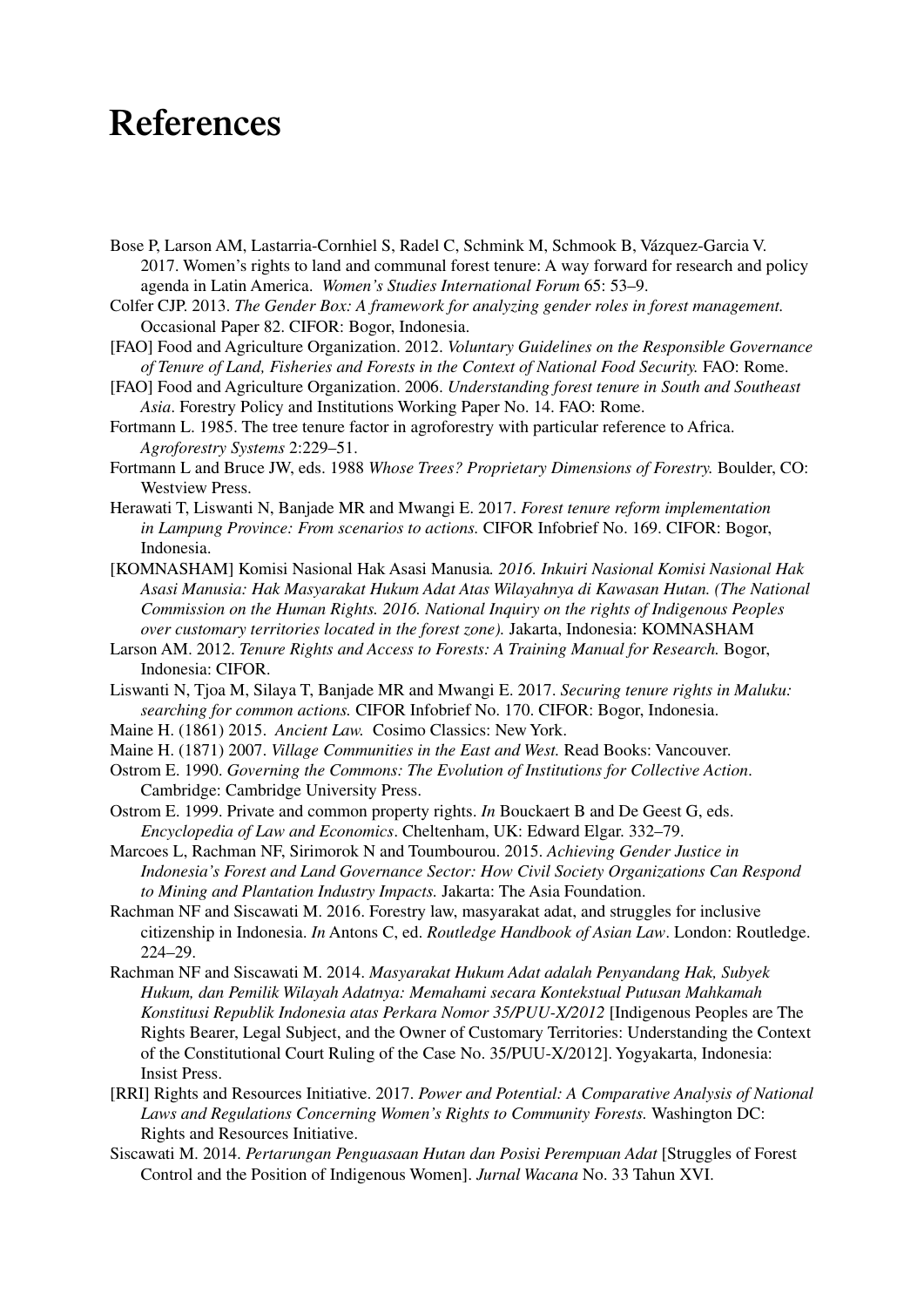- Siscawati M, Banjade MR, Liswanti N, Herawati T, Mwangi E, Wulandari C, Tjoa M and Silaya T. 2017. *Overview of Forest Tenure Reforms in Indonesia.* CIFOR Working Paper No. 223. CIFOR: Bogor, Indonesia.
- Siscawati M and Mahaningtyas A. 2012. Gender justice: Forest tenure and forest governance in Indonesia. *In* Buchy M, Giri K, Jamisolamin J, Mahaningtyas A, Gurung J, Setyowati AB, Wang X, Basik N, Chapagain A, Ndjebet C, eds. *The Challenges of Securing Women's Tenure and Leadership for Forest Management: The Asian Experience.* Washington, DC: Rights and Resources Initiative.
- von Benda-Beckmann F, von Benda-Beckmann K and Wiber M. 2006. *Changing Properties of Property.* New York and London: Berghahn Books.